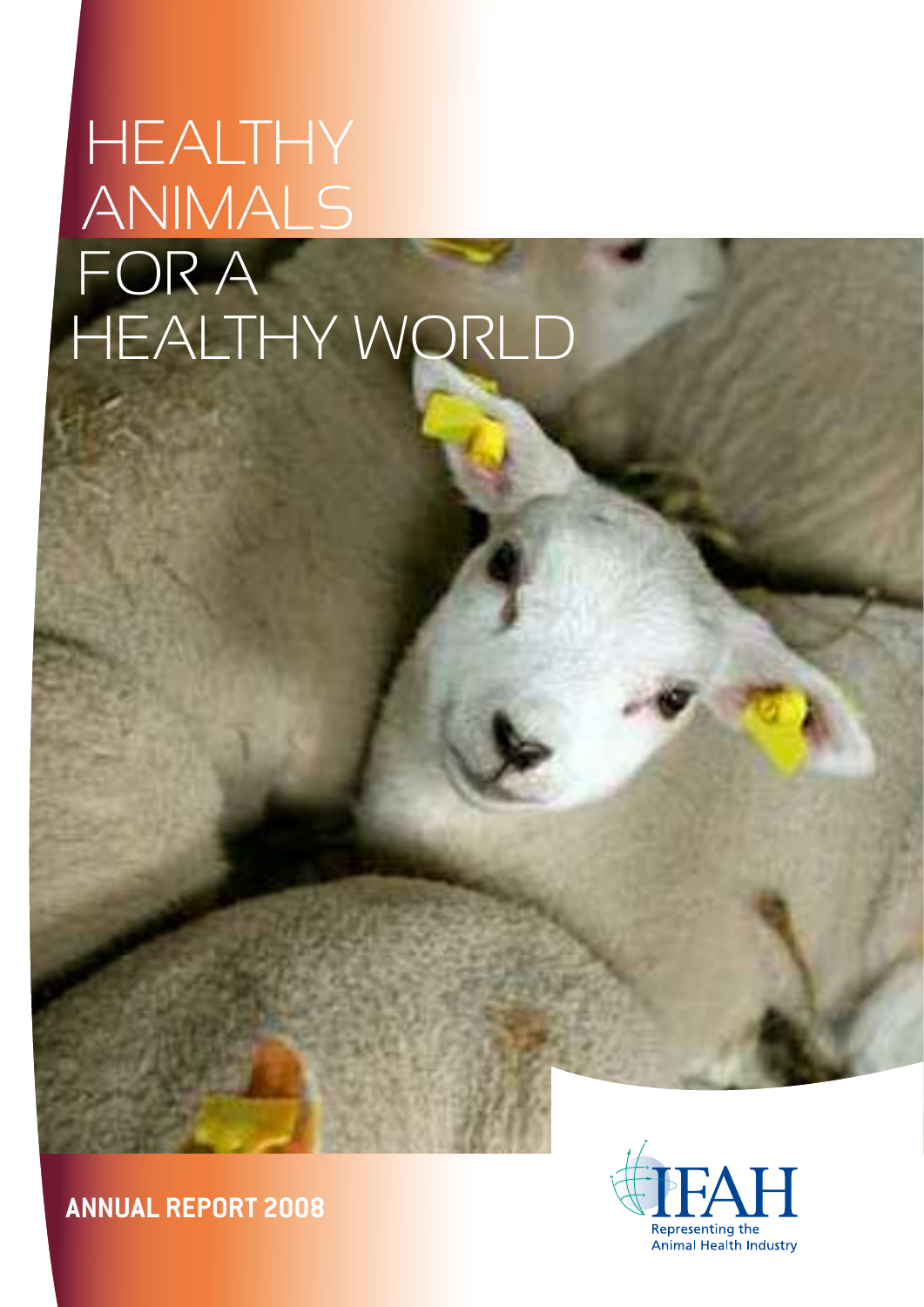# TABLE OF CONTENTS



| Antimicrobials - vital contributors to animal health and welfare  14 |    |
|----------------------------------------------------------------------|----|
|                                                                      |    |
| Regional activities:                                                 |    |
|                                                                      |    |
| Who's who at IFAH:<br>Secretariat 28                                 |    |
|                                                                      | 30 |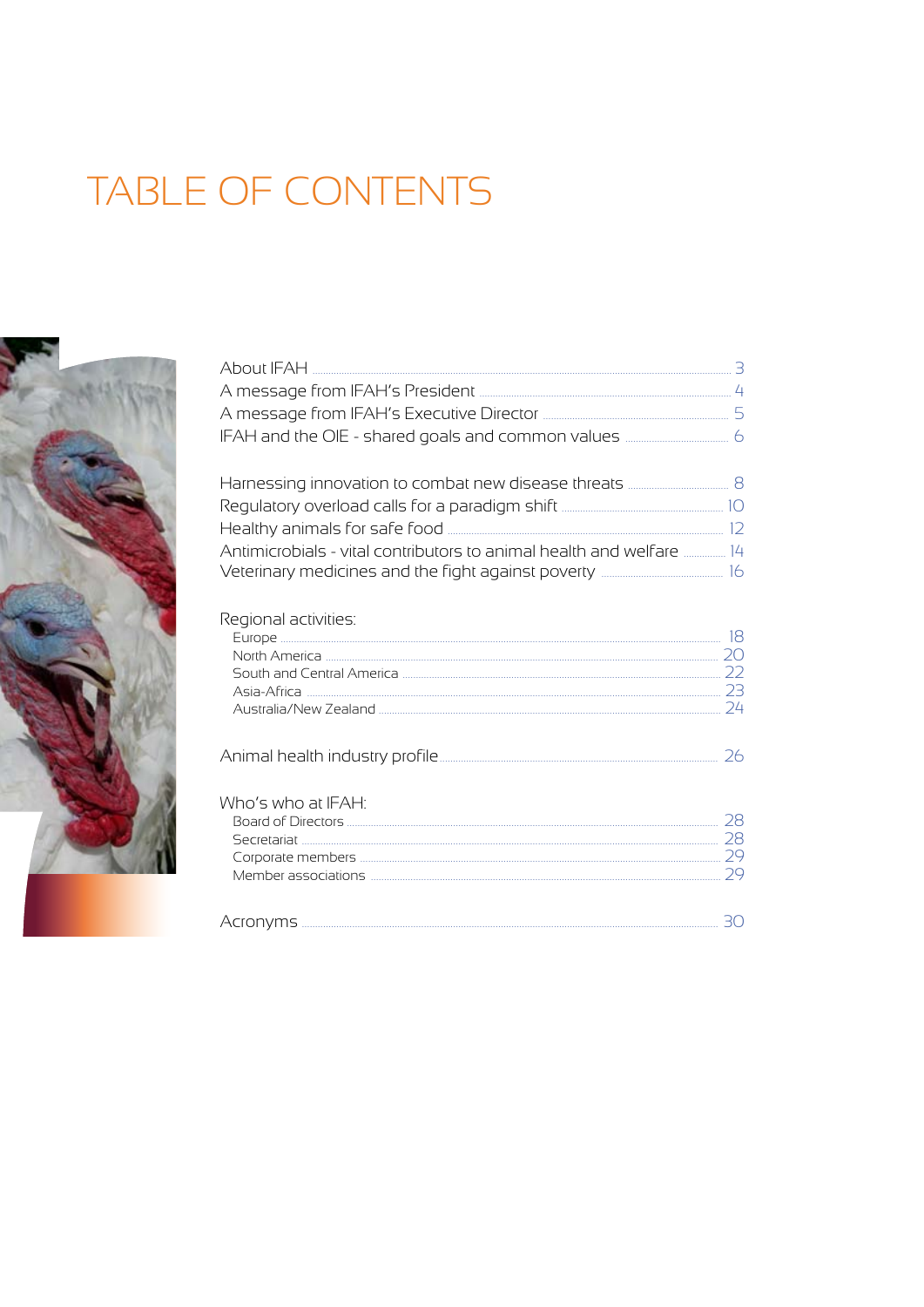# About IFAH

The International Federation for Animal Health (IFAH) is a global body representing manufacturers of animal health products. It acts on behalf of companies and associations from both developed and developing countries across five continents.

IFAH's mission is to foster a greater understanding of animal health and to promote a predictable, sciencebased regulatory environment that facilitates the supply of innovative, quality products into a competitive market place. These products contribute to the supply of safe, healthy food and high standards of health and welfare for animals and people.

To fulfil its mission, IFAH will:

- $\blacktriangleright$  Act as the voice of the industry in dialogue with major international bodies that have an impact on the animal health industry (FAO, WHO, Codex, OIE, WTO and others);
- $\blacktriangleright$  Encourage and assist the development of predictable, science-based regulatory procedures and standards;
- $\triangleright$  Represent the industry with a unified, global voice in dealings with governments, food-industry partners and consumers;
- > Facilitate the international harmonisation of regulatory guidelines governing animal health products.

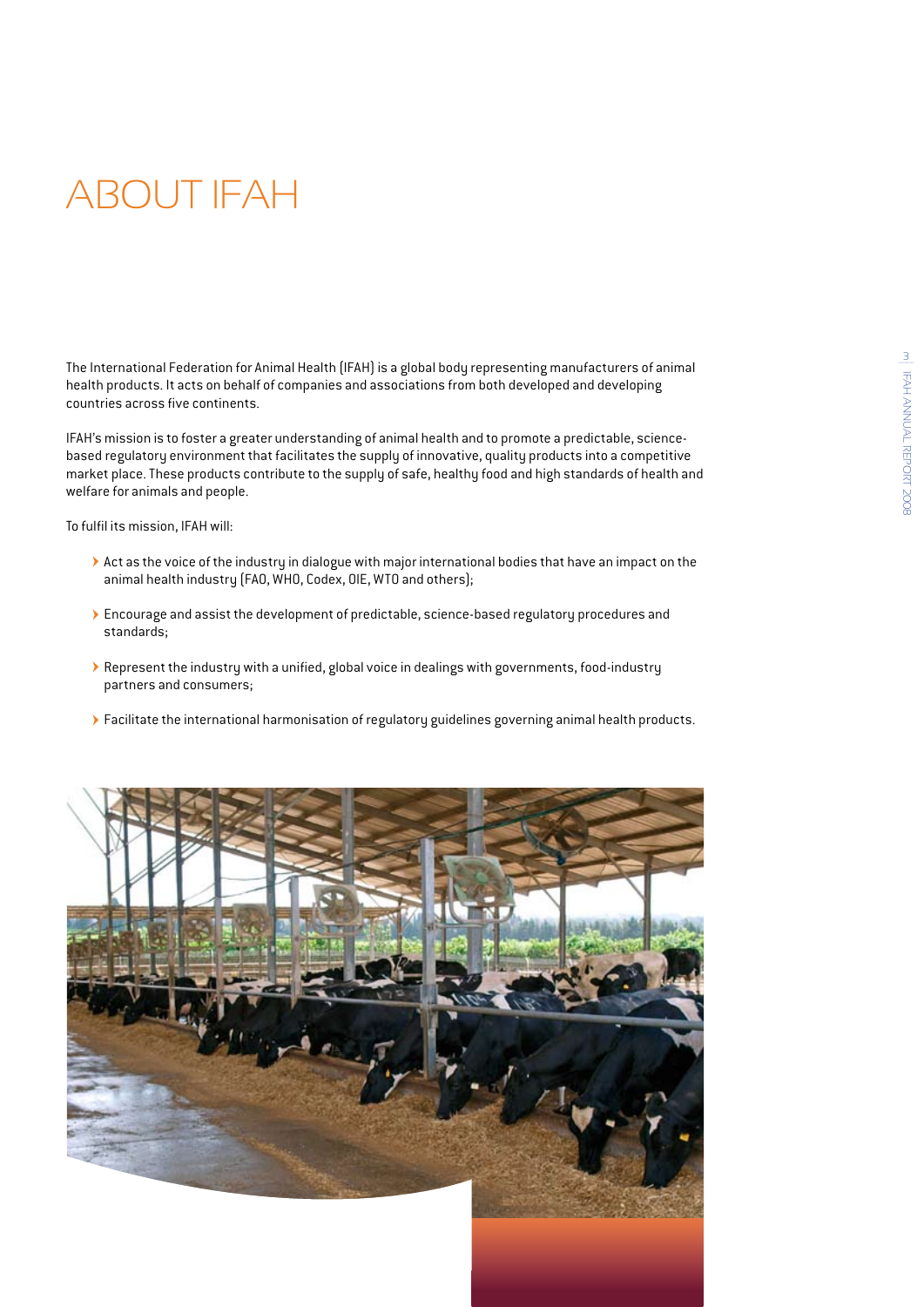## A message from IFAH's President



**I**<br>
In<br>
se<br>
fra In the current economic climate, it is more important than ever that the animal health industry can invest secure in the knowledge that its products will be subjected to a proportionate, science-based regulatory framework. But our member companies are still being hampered by unnecessary, sometimes inappropriate regulatory burdens.

The legacy of a period during which the industry's worth was under-valued, these burdens have driven spectacular increases in the investment required and the time taken to commercialise new products. The degree of risk attached to such investments has also risen, reflecting the impingement of political and economic factors on the regulatory decision-making process.

Since its inception, IFAH has striven to promote a better understanding of the animal health industry, and to underline the need for a more considered approach to its regulation. Both are essential if the industry is to fulfil a role that extends far beyond the protection of animal health and welfare, and that in coming years will have a crucial bearing on our ability to feed a growing population while keeping new and emerging disease threats at bay.

Gradually, those efforts are beginning to pay off. Regulators have begun to acknowledge the need to reform existing legislation, and to frame new rules in a more considered fashion. And in global debates on food production, health and disease control, the role played by animal health products is the subject of much broader recognition.

We can look back with great satisfaction on progress achieved in 2008. It was a year marked by significant achievements at global, regional and national level. The foundations for future success were also laid, with the appointment of talented new staff to our secretariat and the development of a strategic plan that will help to focus our efforts in coming years.

The regulatory tide continued to turn, with major developments reported on both sides of the Atlantic. In the US, new legislation enacted in 2008 promises to deliver further improvements in the efficiency of the registration review process. In Europe, meanwhile, regulators voiced their support for IFAH's "1-1-1" approach. This calls for the development of a registration system under which a single dossier would be subjected to a single assessment, resulting in a single, unified authorisation.

Equally important were developments at global level. Here, IFAH has placed the animal health industry firmly at the centre of debates on issues such as antimicrobial resistance. It is also working closely with international organisations such as the OIE and FAO, helping to address issues such as the availability and quality of veterinary drugs in developing countries. The federation's responsible, cooperative approach has earned growing respect for the industry, as well as a broader appreciation of its importance.

Our recent achievements are a tribute to the efforts of staff from member companies and associations. They also reflect the hard work of our secretariat, which was boosted in September by the arrival of Barbara Freischem as IFAH's new Executive Director. Having worked for a leading animal health company and at the European Medicines Evaluation Agency, Barbara possesses a unique combination of industry and regulatory experience that we know is so valuable to our organisation. I wish her well, and look forward to working with her.

> George Gunn IFAH President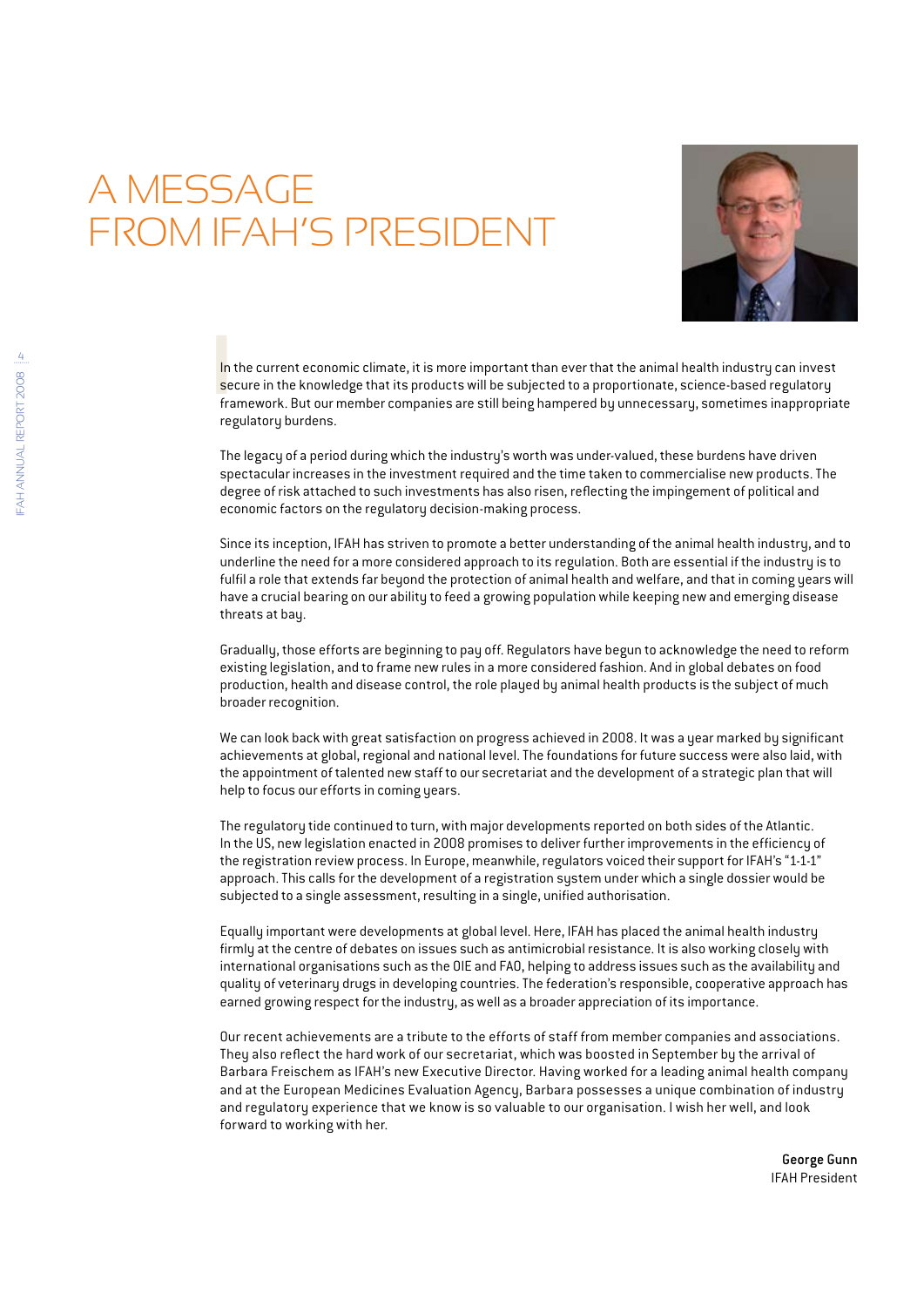# A message from **IFAH'S EXECUTIVE DIRECT**



**I**<br> **I**<br> **I**<br> **III** I am thrilled to have joined IFAH at such an eventful period in the federation's development. Having worked within the animal health industry as well as the regulatory sphere, I am well aware of the sector's importance, and of its huge potential.

Our role at IFAH is to create an environment in which that potential can be realised. To that end, the IFAH Board met with representatives of member companies and associations at a strategic session in Atlanta last October. The aim was to identify key goals for the federation in the period to 2011.

I was struck by the spirit of optimism and co-operation which characterised those meetings. This positive approach will provide a strong platform for IFAH as it works on the development of detailed action plans designed to achieve its goals.

Regulatory issues will remain high on the federation's agenda as we strive to build on recent progress, delivering further improvements in the efficiency and proportionality of the regulatory framework within which our industry operates. We are also determined to promote a broader understanding and appreciation of the industry's value to animals and society as a whole.

In that respect, I was delighted to read the positive comments made by OIE Director General Bernard Vallat elsewhere in this report. They amount to a clear recognition, not only of the role our industry already plays, but of the vital contribution it can make to fundamental goals being pursued at a global level.

The challenge now is to build a similar level of trust and respect among other key stakeholders. To achieve that, and to deliver on its other goals, IFAH must function as effectively and efficiently as possible. Leadership and clear lines of communication will be essential – at global, regional and national level, and in both developed and developing countries. We are already working on plans to strengthen the federation's capabilities in this respect.

As a veterinary surgeon, my early professional background was focused on animal health and welfare. With global demand for animal-derived protein rising and with new challenges to both animal and human health emerging, the availability of effective tools for the treatment and control of animal disease has never been more important. I know that the industry can deliver those tools, and look forward to working alongside a group of people so committed to ensuring that it will succeed.

> Barbara Freischem IFAH Executive Director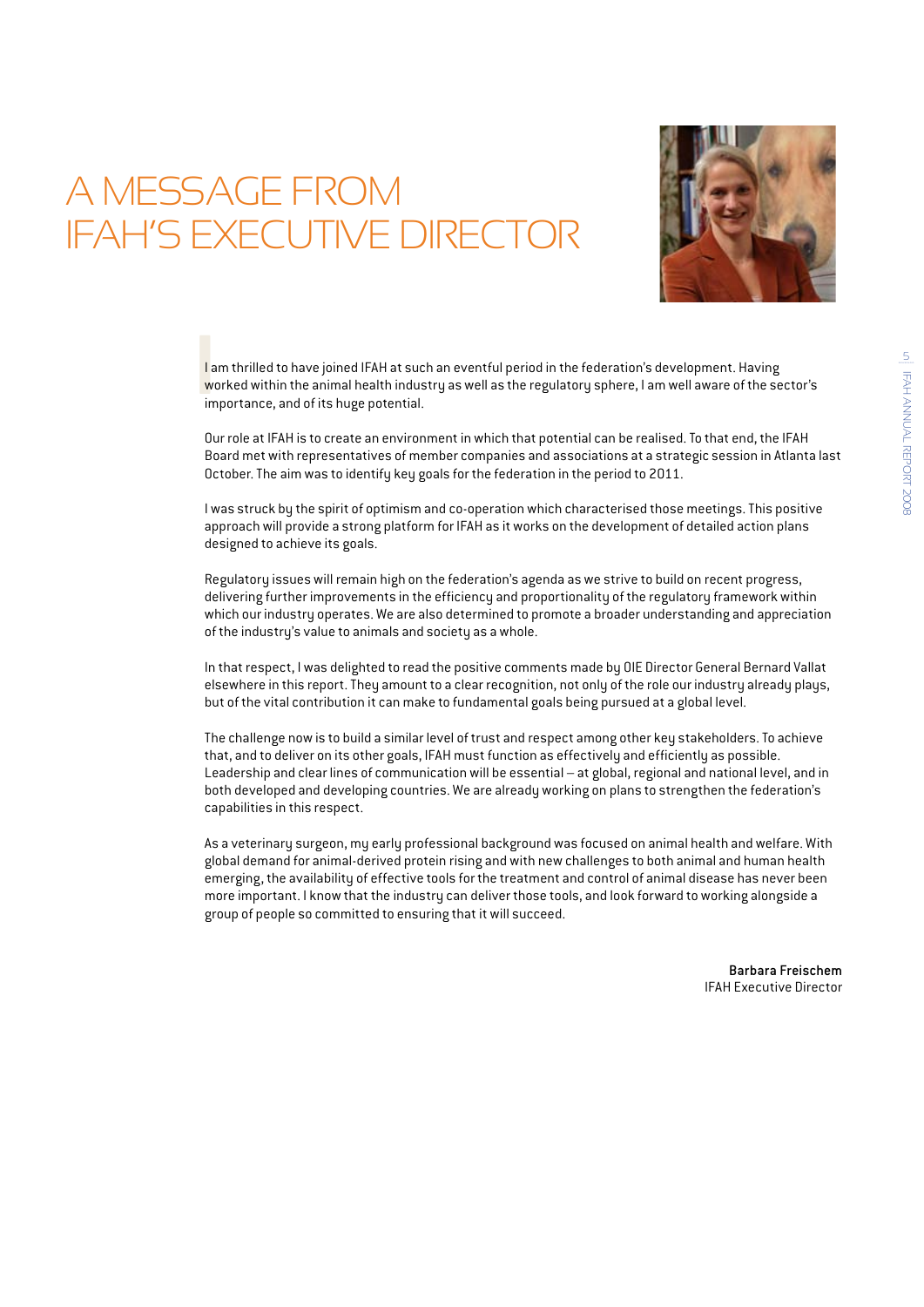## IFAH and the OIE shared goals and common values



**G**Global demand for animal protein is expected to rise by 50% by 2020 as the population grows, and as more households in emerging economies join the world's 'middle classes'. The only way to meet this enormous increase in demand is by intensifying livestock production.

The inevitable consequence will be an increase in sanitary and environmental risks. These can only be controlled by the implementation of strict regulations, and by the use of effective products to treat and control disease.

We are already part of a 'global village'. As the authors of a well-known report from the American Institute of Medicine put it: "There is nowhere in the world from which we are remote and no-one from whom we are disconnected."

This interdependence has already begun to increase infectious disease risks at the human-animal interface. Three-quarters of emerging diseases are zoonotic – presenting risks to both animal and human populations. And in our global village, trade, business and cultural travel mean pathogens are transported around the world faster than the average incubation time of most epizootics.

Against this background, the OIE and other global bodies have adopted the 'One World – One Health' concept. This philosophy recognises the interdependent nature of human and animal health, and the need to pursue a global, multi-disciplinary approach to disease control.

Its success will rely on the involvement of both the public and private sectors, and on mutual cooperation between governments and individual disciplines. The European Technology Platform for Global Animal Health clearly represents a step in this direction. The OIE is pleased to be a partner in the ETPGAH, and to support the development of a similar initiative at global level.

Disease currently reduces potential global animal production by at least 20% a year. Losses are particularly heavy in developing countries, where they have a huge impact on those whose livelihood is dependent entirely on animal production. For that reason – and as a veterinary surgeon who worked for a number of years in the region – I applaud IFAH's efforts to improve the availability of effective veterinary medicines in sub-Saharan Africa.

At a broader level, new vaccines, veterinary medicines and diagnostic tools will be required to limit the economic impact of disease, increase food production and protect the health of both animals and people. While avoiding damage to the environment, the OIE has a duty to support, even to promote the development of these products.

The successful development of effective new products will be greatly facilitated if – free from political interference but subject to appropriate precautions – the research community is allowed to take full advantage of the huge potential that biotechnologies have to offer, especially in the field of immunology. The OIE has already begun to address these topics, and our experts are drawing up initial recommendations that will be submitted to our specialist commissions and General Assembly of member countries.

> Bernard Vallat OIE Director General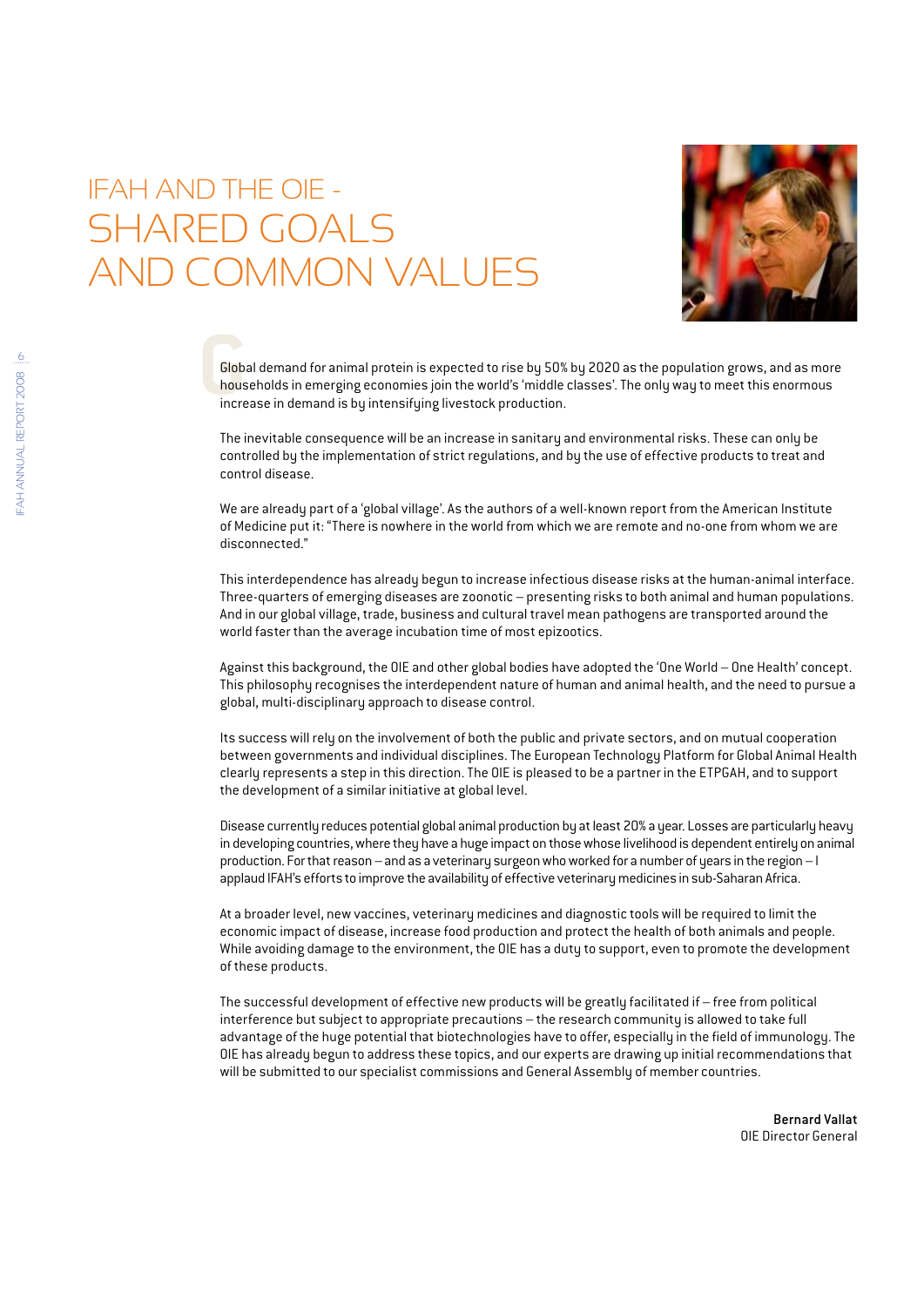

### The OIE

The World Organisation for Animal Health (OIE) is an intergovernmental organisation with a mandate from its 172 member countries and territories to improve animal health worldwide. In this capacity, the OIE is responsible for ensuring transparency of the animal disease situation worldwide, including diseases transmissible to humans, and the sanitary safety of world trade in animals and animal products.

The OIE publishes international standards in all fields covered by its mandate, including animal welfare and consumer protection. These services rely heavily on the veterinary services of all members. The OIE unceasingly promotes the quality of their governance and calls upon international solidarity to assist countries requesting support in this field.

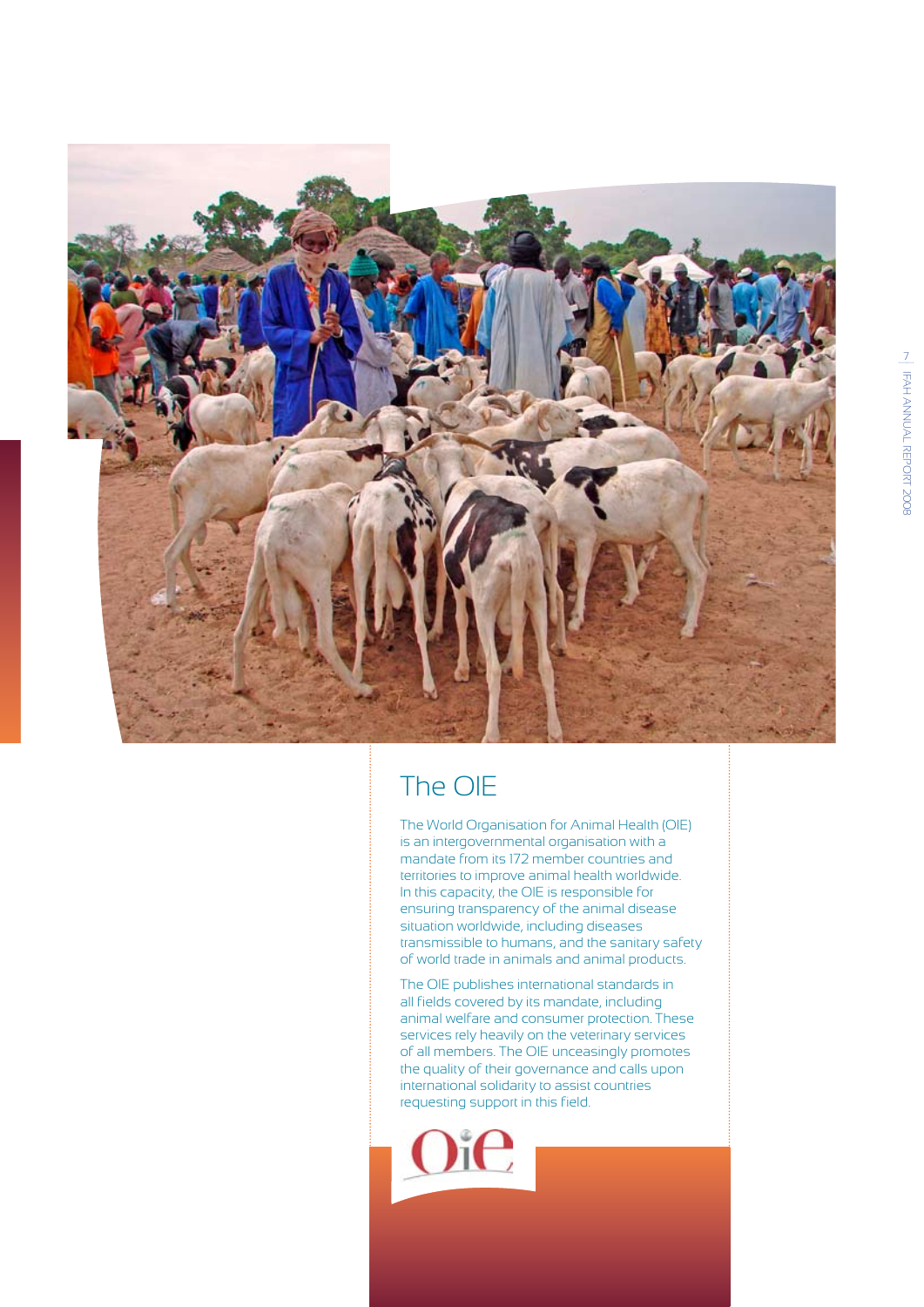# Harnessing innovation TO COMBAT new disease threats

**The animal health industry has a key role to play in the fight against emerging infectious diseases.**

The highly pathogenic H5N1 strain of avian influenza that emerged in Asia during 2003 has since been reported in more than 60 countries. It has killed almost two-thirds of the 405 people infected with the virus, has decimated the poultry industry in parts of Asia, and has cost affected countries an estimated US\$20 billion.

Thankfully, the H5N1 strain is not easily transmitted either to or between humans, and a concerted response by national and international agencies has eliminated the virus in more than 50 affected countries. It has proved more difficult to eradicate elsewhere, however, and a global pandemic – triggered by viral mutation – remains a potential threat. Leaving aside the likely toll in terms of human life, experts have calculated that a pandemic could cost the global economy up to US\$2 trillion.

Infectious diseases pose a growing threat to animal and human health as globalisation and climate change affect the distribution, incidence and virulence of individual pathogens. They could also jeopardise efforts to tackle poverty and starvation. "Trans-boundary" diseases were identified by the FAO's 2008 summit on world food security as one of four key obstacles to raising global food output, which UN Secretary-General Ban Ki-Moon believes must increase by 50% in the next 20 years to meet rising demand.

The animal health industry is at the forefront of efforts to tackle emerging disease threats. Its vaccines have been used by a number of governments to halt the spread of avian influenza. It has also developed vaccines that have played a key role in controlling other diseases – such as West Nile virus and bluetongue - which have spread beyond traditional geographical boundaries in recent years.

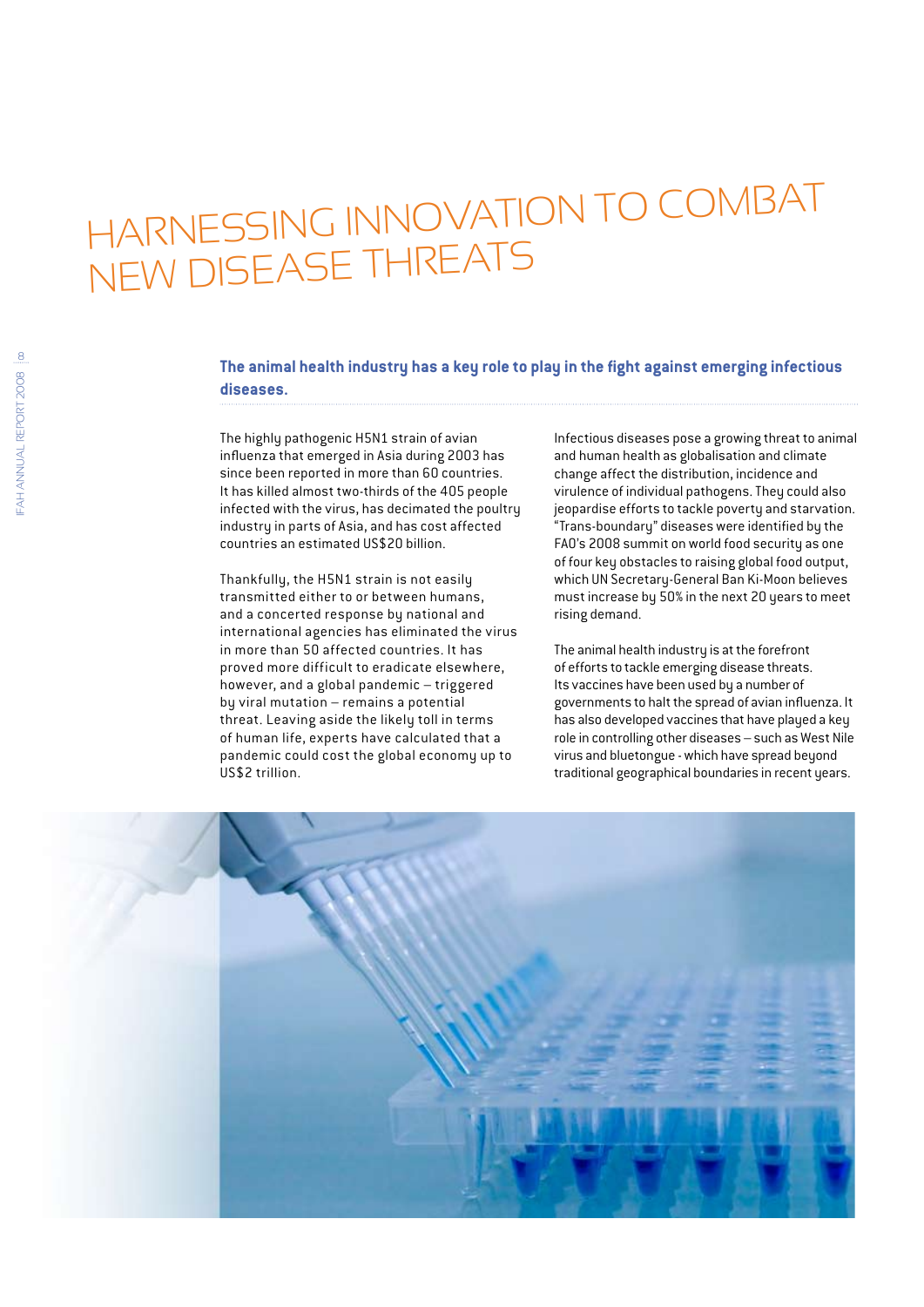

 $\blacktriangleright$  The animal health industry is at the forefront efforts to tackle emerging disease threats.

The challenge facing the industry, governments and international agencies will grow, however, as diseases spread more rapidly. Driven by climate change, environmental pressures and increases in the global flow of animals, people and goods, more new pathogens will emerge, while the threat posed by existing diseases will widen. This means new forms of efficient, global cooperation are essential, IFAH believes.

#### Pooling research resources

Addressing the FAO summit's round-table on trans-boundary diseases, the federation's European Managing Director, Declan O'Brien, called for the creation of an "International Animal Health Technology Platform (IAHTP)". Modelled on a European initiative, this would bring key stakeholders together, pooling expertise and coordinating international research efforts, he said.

The European Technology Platform for Global Animal Health (ETPGAH) has already made significant headway, and has won praise from senior EU officials. It has adopted an action plan designed to deliver key goals contained in a Strategic Research Agenda. The plan outlines measures required to encourage the development of new and improved tools to control major disease threats. It also identifies areas in which research funding is required to plug gaps in the range of available vaccines and veterinary medicines.

IFAH's proposal to establish a global version of the European technology platform was greeted positively by delegates at the FAO summit. And there are broader indications that governments, international agencies and other stakeholders recognise the need to join forces in the fight against emerging diseases.

Global organisations such as the OIE, FAO and WHO have embraced the 'One World, One Health' concept, which calls for a cooperative, interdisciplinary approach to the prevention and control of serious disease threats. Alongside the World Bank, these three agencies have drawn up a strategic framework for reducing the risks posed by infectious diseases.

The framework contains six key objectives, including the promotion of "inter-agency and crosssectoral collaboration and partnerships." These, it says, will improve collaboration between the public and private sectors. And citing likely partners in such initiatives, it names both the ETPGAH and IFAH.

### KEY DEVELOPMENTS IN 2008

- $\rightarrow$  Addressing the FAO summit on world food security, IFAH calls for the establishment of an international technology platform for animal health, pooling expertise and resources in the fight against emerging diseases.
- $\rightarrow$  At the World Veterinary Congress, IFAH outlines the European technology platform, and invites the World Veterinary Association to participate in a global version of the initiative.
- $\rightarrow$  The FAO, OIE and WHO identify the establishment of "inter-agency and cross-sectoral collaboration and partnerships" as a key objective in the development of a strategic framework for reducing risks posed by infectious diseases.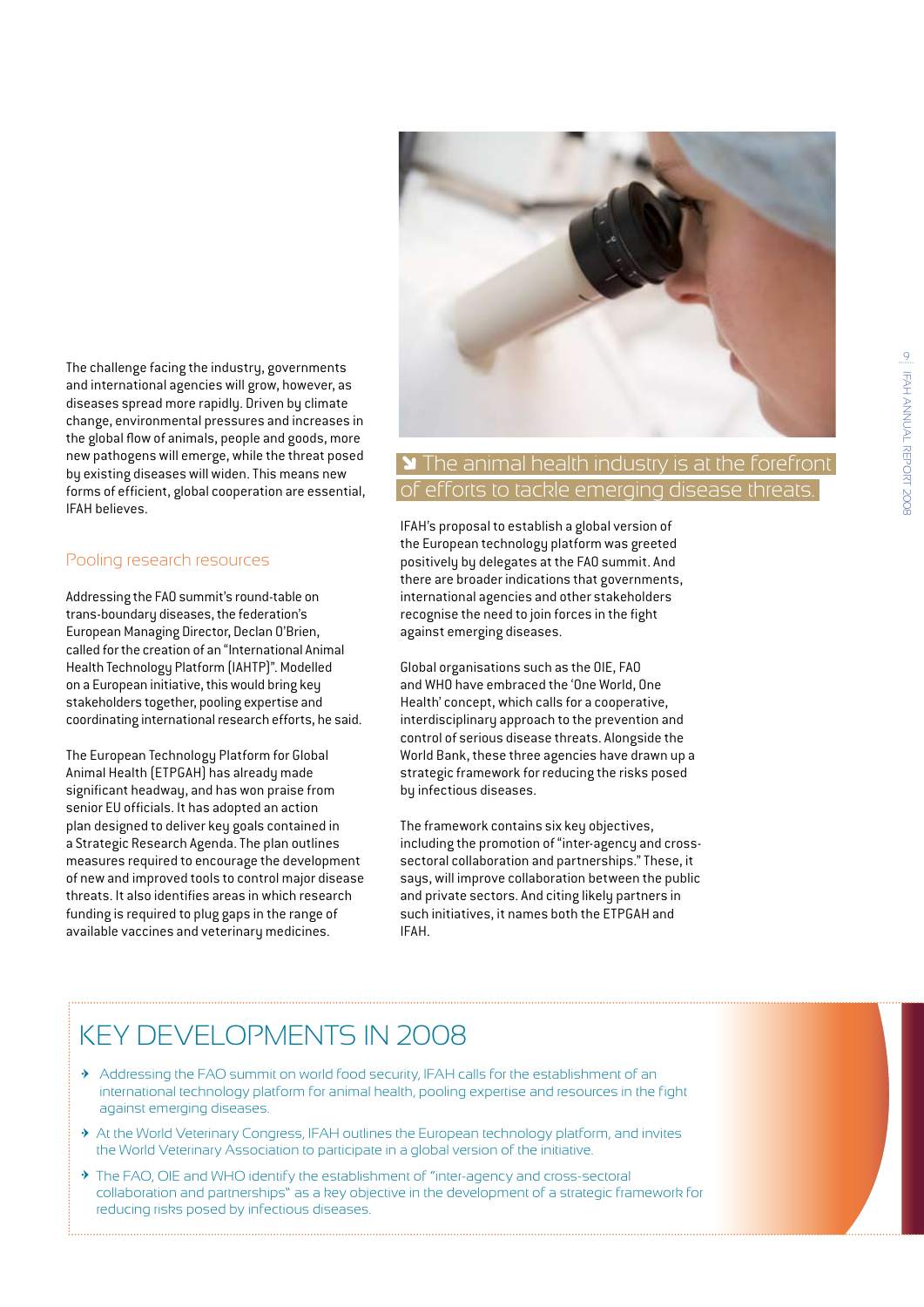# Regulatory overload calls for a paradigm shift

**How indiscriminate regulations have damaged the animal health industry and why a change of approach is essential to meet the challenges posed by existing and emerging disease threats.**

IFAH has called for a 'paradigm shift' in the way regulations governing veterinary medicines are framed. And the federation has warned that failure to address existing problems could undermine the vital role played by the animal health industry.

The sector has struggled increasingly to handle the costs of compliance with catch-all standards applied to human and veterinary drugs. These ignore major differences in terms of product requirements and the conditions under which they are used. Crucially, they also take no account of the huge gulf in the respective resources of the two industries.

The global market for human drugs is worth 40-times more than its veterinary counterpart, while sales of the world's leading pharmaceutical brand are 13-times higher than those of the best-selling animal health product. The gulf in spending power between the two sectors is equally spectacular. There is a 30-fold difference between the research budgets of the respective market leaders, for example, and the top-ranked human pharmaceutical company employs more research scientists than the world's 20 leading animal health businesses put together.

#### $\blacktriangleright$  Existing rules must be overhauled, abolishing requirements that are clearly either excessive or irrelevant.

#### Catch-all regulation

Current problems stem from the tendency to draw up single texts for the regulation of these two very different sectors. Veterinary versions may be tweaked slightly during the drafting process, but key requirements often remain identical. This has seen the animal health industry, which is in fact supportive of proportionate, science-based decision making, subjected to a growing – often unnecessary – regulatory burden.

Identical standards have been applied to a range of requirements, from tests on the safety and efficacy of new drugs to product labelling. In some countries common requirements have even been imposed on the distribution and sale of human pharmaceuticals and veterinary drugs.

In Europe, livestock pre-mixes must meet the same levels of microbiological purity applied to human drugs. This means products consumed by pigs from a feeding trough must comply with the same standards as drugs administered to children by intravenous injection in hospitals or clinics.

In the US, labelling requirements for veterinary medicines now actually exceed those for human drugs in some respects. In Japan, meanwhile, some pet medicines may no longer be prescribed for more than 14 days at a time after regulators there transposed rules designed to limit government spending on human drugs directly to the veterinary sector.

#### Impact on the industry

The growing regulatory burden has had a major impact on the animal health industry. Since the early 1990s, product development costs in the sector have rocketed by 150%, while the time taken to bring new drugs to market has risen by almost five years. Significantly, companies are now spending more than a quarter of their entire research budgets on "defensive" work designed to maintain approvals for existing products.

Not surprisingly, the rate at which innovative new products are being brought to market has slowed. Worryingly, this has coincided with a significant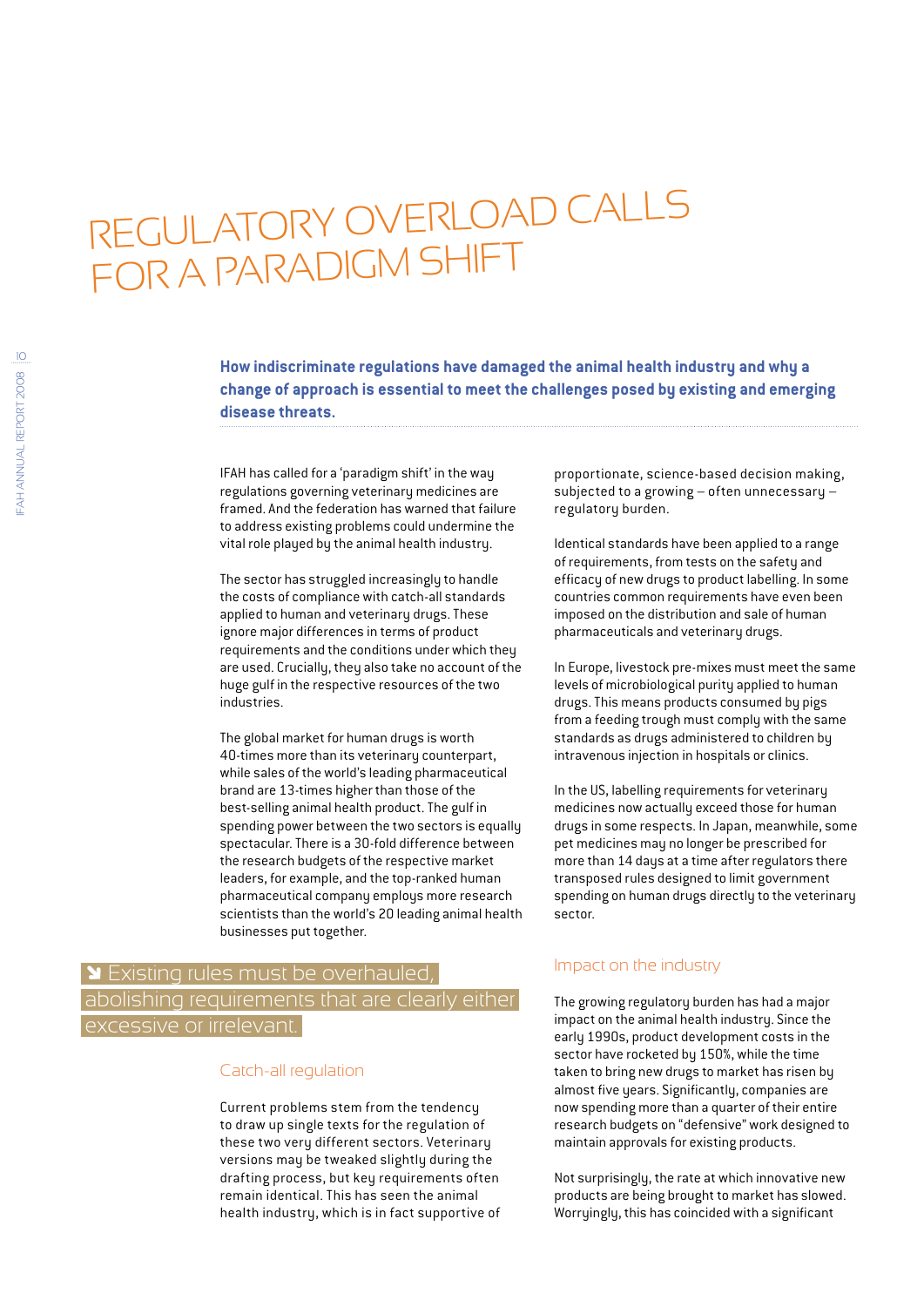

increase in the threat posed by disease – not only to the health and welfare of the world's animal populations, but also to human health.

Faced with new challenges such as the emergence of virulent new avian influenza strains and the spread of other, more established diseases, the need for products that can control or eradicate these infections has never been greater. But the availability of such products is under serious threat as the animal health industry struggles to cope with a 'regulatory overload'.

#### simplification of existing rules, taking account of the industry's proposals on key issues such as data protection. At a broader level, they have responded positively to calls for the establishment of an approval process based on one dossier, one assessment and one licence for animal health products throughout the EU.

Much remains to be done, but with positive developments also being reported in other regions, the regulatory tide may at last have begun to turn.

#### Solving the problems

Those charged with drafting new regulations must take full account not only of the resources available to the animal health industry, but also of the needs of animals, their owners and the veterinary profession. Existing rules must also be overhauled, abolishing requirements that are clearly either excessive or irrelevant. National and regional rules must also be harmonised to avoid imposing unnecessary costs on what has become a truly global industry.

IFAH has worked hard in recent years, highlighting the magnitude of existing problems and tabling potential solutions that will unlock the full potential of the animal health industry. Encouragingly, those efforts are beginning to pay off.

In Europe, where the regulatory burden has taken a particularly significant toll, regulators have embarked on a drive to improve the quality of

### KEY DEVELOPMENTS IN 2008

- $\rightarrow$  IFAH publishes a booklet outlining the case for separate regulation of the veterinary medicines sector.
- $\rightarrow$  In talks with authorities in Australia, Canada, Europe, Japan and the US, IFAH encourages the adoption of a 'best practice' approach to regulation. Optimising the regulatory framework will deliver a sustainable, competitive industry capable of providing innovative new products to meet existing and emerging disease threats, it says.
- $\rightarrow$  IFAH continues to work alongside regulators in the US, the EU and Japan under the VICH initiative, which aims to harmonise regulatory requirements for veterinary products in these three regions and beyond. Significant progress towards the development of harmonised rules governing pharmacovigilance and target animal safety testing is achieved.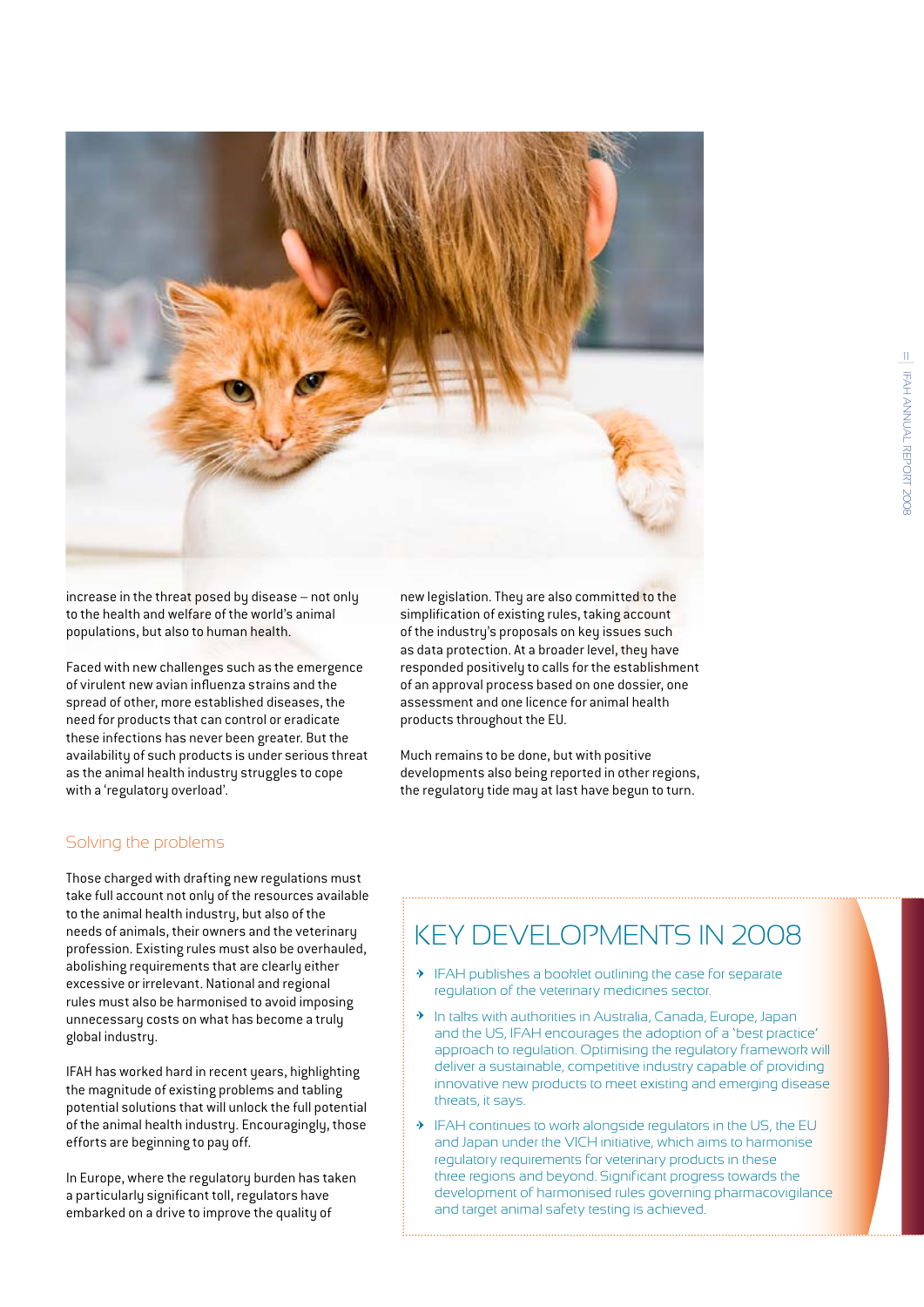# Healthy animals for safe food



**Animal health products already play a key role in maintaining the safety of the food we eat. That contribution is set to increase as the industry rises to new challenges posed by food-borne disease.**

Salmonella food poisoning emerged as a growing problem in the UK during the 1980s and early 1990s. Salmonella enteritidis phage type 4 (PT4) – a virulent strain of the pathogen that had become increasingly prevalent in the country's poultry flock – was a major contributor, responsible for 175,000 confirmed cases of food poisoning in the course of the epidemic. S. enteritidis (PT4) was identified as the cause of almost 100 food poisoning outbreaks in the UK during 1993 alone. Ten years later, however, that figure had fallen to less than ten.

Vaccines developed by the animal health industry, which were made available for use in UK layer flocks during 1996, were instrumental in tackling the disease. Recognising their impact, egg producers made vaccination a pre-condition for participation in a new 'quality mark' scheme adopted by the sector two years later.

Salmonella vaccines have since been used with equal success in many other countries, and are set to play a broader role in Europe. Under a new EU regulation, which came into force at the beginning of 2008, vaccination of all laying hens in member states with a salmonella prevalence of 10% or more is now mandatory.

The salmonella story is just one example of the animal health industry's huge contribution to food safety and public health. IFAH member companies have developed a broad range of vaccines and veterinary medicines which, by enabling farmers to treat and control disease in animals, help to maintain a ready supply of safe, high quality food for consumers.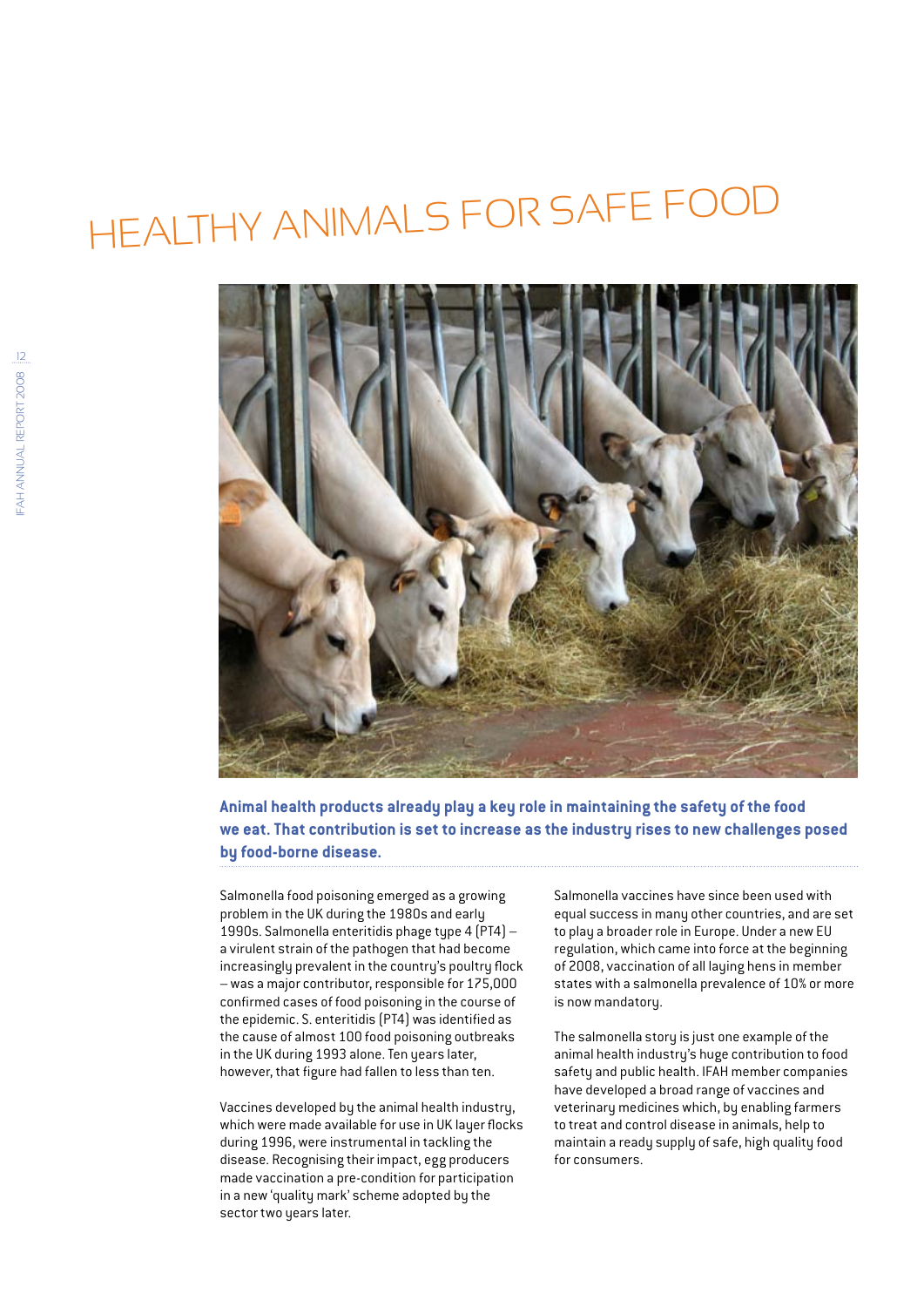#### The food safety challenge

Zoonotic pathogens are one element of a much broader problem. Micro-organisms, parasites, chemicals, toxins and pollutants all pose a potential threat to food safety. The level of that threat has risen in the wake of increased international travel, population mobility and the globalisation of food supplies.

The true scale of the problem remains unknown but, in line with its commitment to the Millennium Development Goals, the World Health Organisation (WHO) has determined to quantify the impact of food-borne disease more accurately. Its Foodborne Disease Burden Epidemiology Reference Group (FERG), will appraise current information and develop models capable of estimating incidence more accurately. Data generated by the initiative will be used, in particular to governments, to help plan prevention and control measures, and to increase levels of awareness about the need for rigorous food safety standards.

This is a huge task, and the WHO has called for the involvement of all stakeholders in the initiative. IFAH has made its commitment to the challenge clear from the outset, offering to share the federation's scientific expertise and information with WHO experts. Its findings will also help the industry to prioritise and focus its research, providing valuable direction for initiatives such as the ETPGAH – the multi-stakeholder alliance spearheaded by IFAH-Europe, the federation's European member association, in a bid to improve the efficiency and effectiveness of animal health research across both the public and private sectors.

### Y Vaccines developed by the animal health industry have been instrumental in tackling salmonella for the benefit of consumers.

#### Protecting consumer health

The federation is equally committed to ensuring that its products do not pose a risk to consumers. As described in the previous article, veterinary medicines are subjected to rigorous scrutiny by regulators and scientists before they may be placed on the market. As part of that process, regulators set strict limits on levels at which traces of medicines are permitted in meat, milk, eggs and other food derived from animals. Known as maximum residue limits (MRLs), these are legal thresholds that must be respected.

To ensure the safety of consumers throughout the world, while facilitating global trade of safe food, such standards are set by the Codex Alimentarius Commission – a body jointly established by the Food and Agriculture Organisation (FAO) and the WHO.

IFAH plays an active part in Codex deliberations where animal health products and MRL calculations are concerned. Its members provide clinical data generated during the development of individual products, while the federation comments regularly on methods used by Codex to calculate residue limits. It continued to participate actively in Codex work throughout 2008, and remains committed to an initiative that has clear benefits for consumers worldwide.

#### WHO FERG-Initiative

For more information on the FERG initiative see www.who.int/foodsafety/ foodborne\_disease/ferg/en or contact: Dr Claudia Stein, Medical Officer (Epidemiologist) Food Safety, Zoonoses and Foodborne Diseases, World Health Organisation, Tel.: +41 22 791 3234, e-mail: steinc@who.int

### KEY DEVELOPMENTS IN 2008

- $\rightarrow$  IFAH participates in the stakeholder session at the second meeting of the WHO's Foodborne Disease Burden Epidemiology Reference Group (FERG), held in Geneva during November 2008. The federation underlines its support for the initiative, and its willingness to share expertise and data with WHO experts.
- $\rightarrow$  In the Codex Alimentarius arena, the federation submits detailed proposals on the establishment of practical maximum residue limits for veterinary drugs in food. It also holds discussions with the new chair of the Codex Committee on Residues of Veterinary Drugs in Food (CCRVDF), touching on a range of issues relevant to IFAH member companies.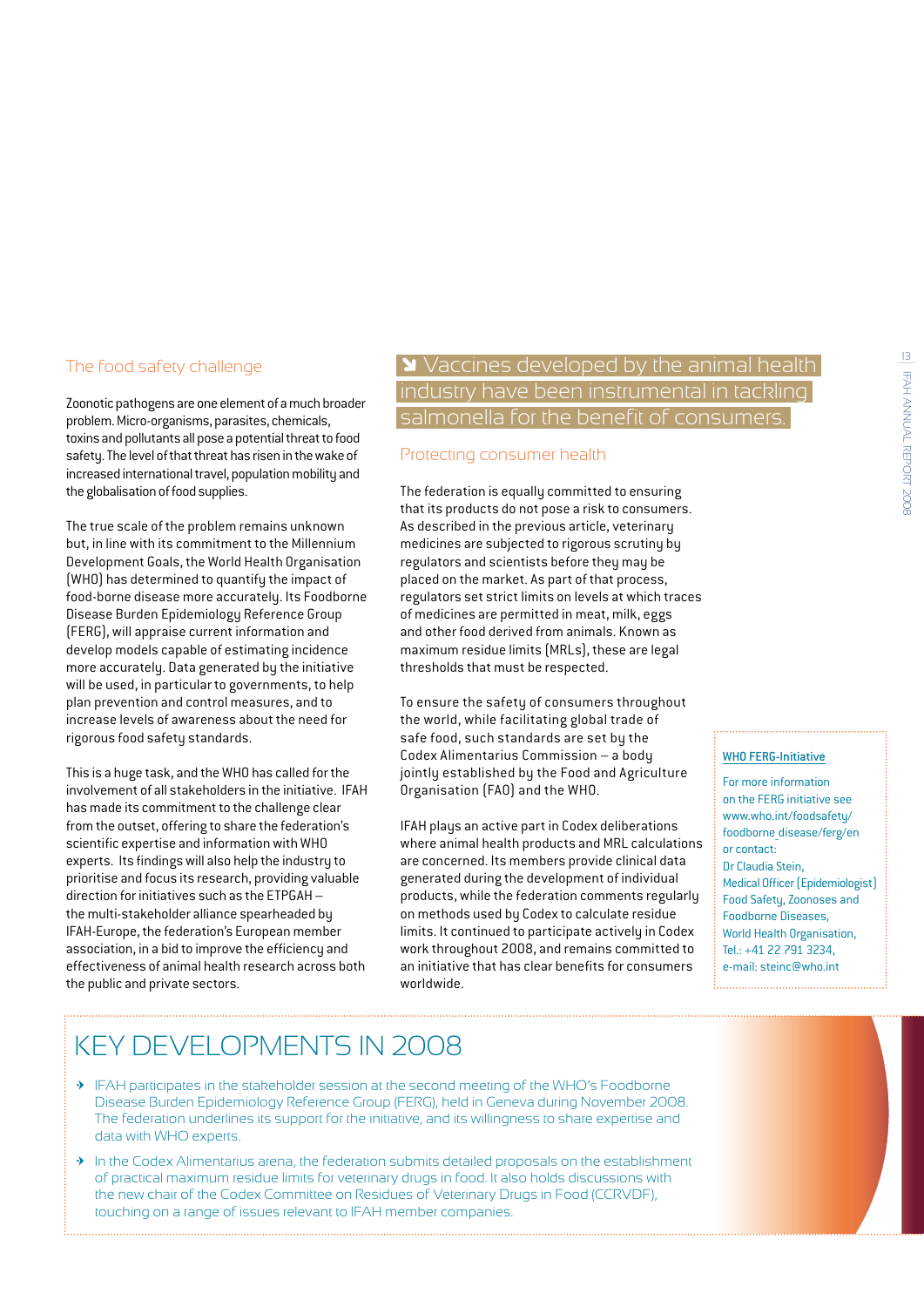# Antimicrobials - vital contributors to animal health and welfare

**Why decisions on the availability of animal antimicrobials must be based on proper scientific evidence – and why policy-makers must weigh the risks and benefits involved in their decisions.**

The antibiotic age is still less than a hundred years old, but it is hard to envisage a world without these 'wonder drugs'. Their introduction rendered previously deadly illnesses curable, transforming medical practice almost overnight.

Their impact on veterinary medicine was similarly dramatic, and antimicrobials remain hugely important to the health and welfare of pets and livestock across the globe. They have played a key role in the development of efficient farming systems able to meet rapidly growing demand for supplies of safe, high quality food.

#### Prudent use of a valuable resource

We still have much to learn about the exact processes involved in the development of microbial resistance, and the contribution of individual factors to its emergence. One basic fact has been clear for a while, however: the development of resistance is inevitable, and the process is set in train the first time an antibiotic is used. As microbiologists put it, bacteria have only one aim – survival. This means it is vital that we use antimicrobials responsibly. Prudent use of these valuable



products will minimise the threat posed by resistance.

This is an approach that has long been espoused by IFAH. Federation members have been instrumental in the establishment of national and regional initiatives designed to educate fellow stakeholders in the responsible use of antimicrobials. These have had a real impact, and where microbial sensitivity to animal antimicrobials has been surveyed, results show that levels of resistance are stable or in decline.

Veterinary antimicrobials are subject to a rigorous regulatory review process, which includes science-based risk/benefit analyses, risk assessments and risk management procedures. These ensure that appropriate controls on the use of a product are in place, minimising risks associated with the development of resistance in animals and its transfer to humans. Nor does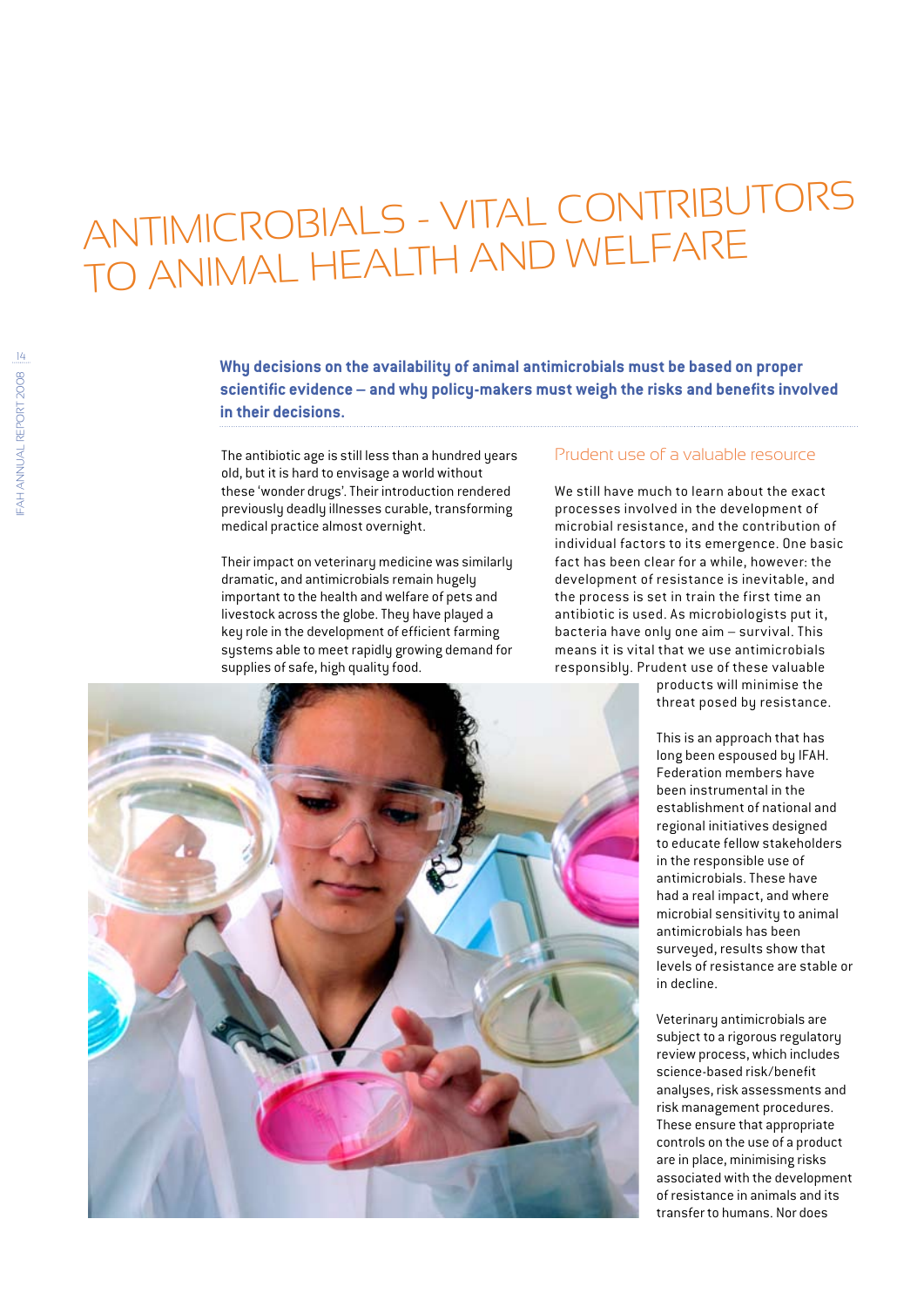scrutiny end once a product has been approved. IFAH members undertake continuous monitoring of their products, which are also subject to post-marketing surveillance programmes run by regulatory authorities.

The level of scrutiny to which animal antimicrobials are subjected is poorly understood outside the sector. Nor is the importance of these products to veterinary medicine fully recognised. In a bid to address this situation, IFAH has begun to build closer links with the medical profession, playing an active role in major microbiological conferences.

The federation held a highly successful satellite symposium at the European Congress of Clinical Microbiology and Infectious Diseases (ECCMID), which took place in Barcelona during 2008. Feedback from clinicians who attended the symposium was encouragingly positive, and IFAH has now been invited to address the 7th International Symposium on Antimicrobial Agents and Resistance, which will take place in Bangkok during 2009.

#### Weighing risks and benefits

Policies on antimicrobial use must be based on appropriate scientific evidence. IFAH supports, and will participate actively in research to evaluate the significance that the development of antimicrobial resistance in animals may have for human medicine. Decision-making procedures must also include thorough risk assessments, and the federation is a strong advocate of a balanced approach to frameworks being constructed by the OIE, the FAO and WHO to deal with resistance issues.

Research conducted in the US highlights the complex nature of risk/benefit calculations. Scientists there developed a mathematical model addressing the impact on human health of antimicrobial use in animals. They found that small increases in the prevalence of animal disease risked triggering a much larger rise in the number of human infections.

"The model showed that the potential benefits to human health associated with the use of antibiotics in animal agriculture can far outweigh the potential risks," the researchers concluded.

### Antimicrobials remain hugely important to the health and welfare of pets and livestock across the globe.

These findings underline the true breadth of the role played by veterinary antimicrobials. Their contribution to animal health and welfare is generally acknowledged, but how widespread is a proper understanding of their role in the production of quality, affordable food? And how many realise the positive impact they have on consumers around the world? These are just some of the factors that must be weighed during any assessment of the risks and benefits associated with veterinary antimicrobial use.

### KEY DEVELOPMENTS IN 2008

- $\rightarrow$  IFAH addresses major microbiological conferences in Spain and Malaysia as part of its drive to raise awareness among the human medical community about the importance of antimicrobials to animal health and welfare. The federation's messages receive a positive response, and it is invited to address the 7th International Symposium on Antimicrobial Agents and Resistance in Bangkok during 2009.
- $\rightarrow$  The federation continues to play an active role in the development of resistance management policies by key international agencies including the OIE, the FAO and WHO.
- $\rightarrow$  IFAH comments on the draft guidelines prepared by the Ad-Hoc Codex Intergovernmental Task Force on Antimicrobial Resistance and participates in its second session in Seoul, Korea, in October 2008.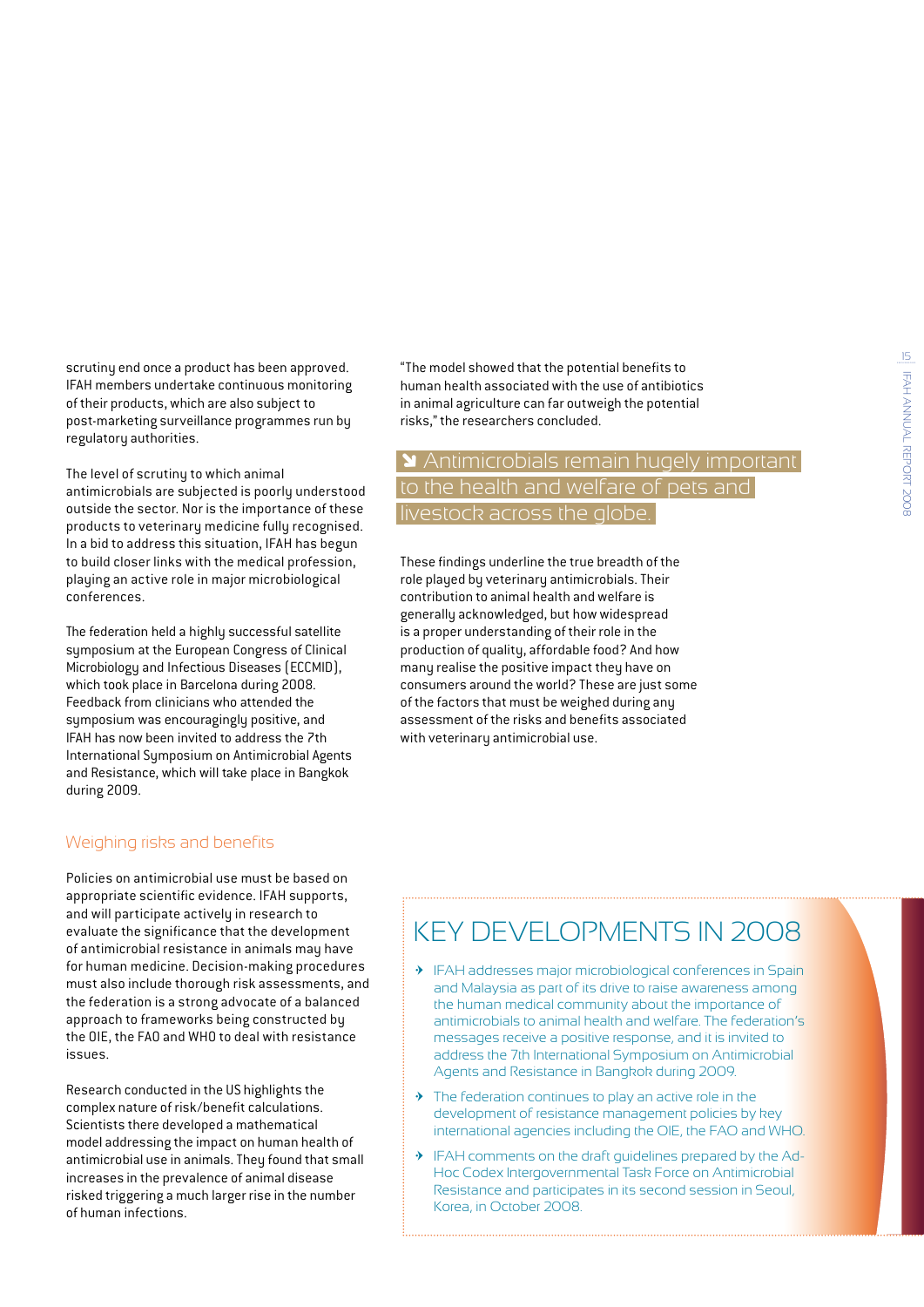# Veterinary medicines and the fight against poverty

#### **Access to effective veterinary medicines holds the key to improving both animal health and the livelihood of poor farmers in developing countries.**

"Vaccinate our cattle and then you can vaccinate our children, because if our cattle die then our children will die anyway." This was the stark message met by UNICEF staff pursuing a child immunisation programme in Sudan during the early 1990s.

The disease Sudanese villagers feared more than any other was rinderpest. This deadly viral infection, which can kill 90% of cattle in affected herds, had swept across Africa in the 1980s, inflicting disastrous losses.

In 1994, the FAO launched a global rinderpest eradication programme. Its aim was to eliminate the virus completely by 2010. Now, in the wake of a concerted vaccination campaign, it is on the verge of meeting that ambitious target.

This is a huge achievement, and will have a major impact on rural populations across much of Africa and parts of Asia. It is one victory in a much bigger battle, however.

#### Fighting poverty

About 75% of the world's 1.5 billion poor, subsisting on less than a dollar a day, live in rural parts of

developing countries. Two-thirds are reliant on livestock as their main source of food and income. Many live in areas where animal disease continues to take a heavy toll, however, posing a threat not just to their livelihoods, but to their lives.

Improving access to products that can prevent or treat these diseases is vital. Effective vaccines and veterinary medicines have the potential to preserve the livelihood of farmers, and to improve the productivity and value of their herds. By doing so, they can provide a pathway out of poverty.

IFAH is determined to play a key role in the provision of quality, effective veterinary products to farmers in the developing world. The federation is working with a range of partners to develop new and improved animal medicines. It is also at the forefront of a scheme designed to drive out the counterfeit and sub-standard drugs that circulate widely in many developing countries, and that compromise the efforts of farmers to protect their stock.

In 2008, IFAH joined the Global Alliance for Livestock Veterinary Medicines (GALVmed), an NGO set up to improve access to animal health products in developing regions. The alliance

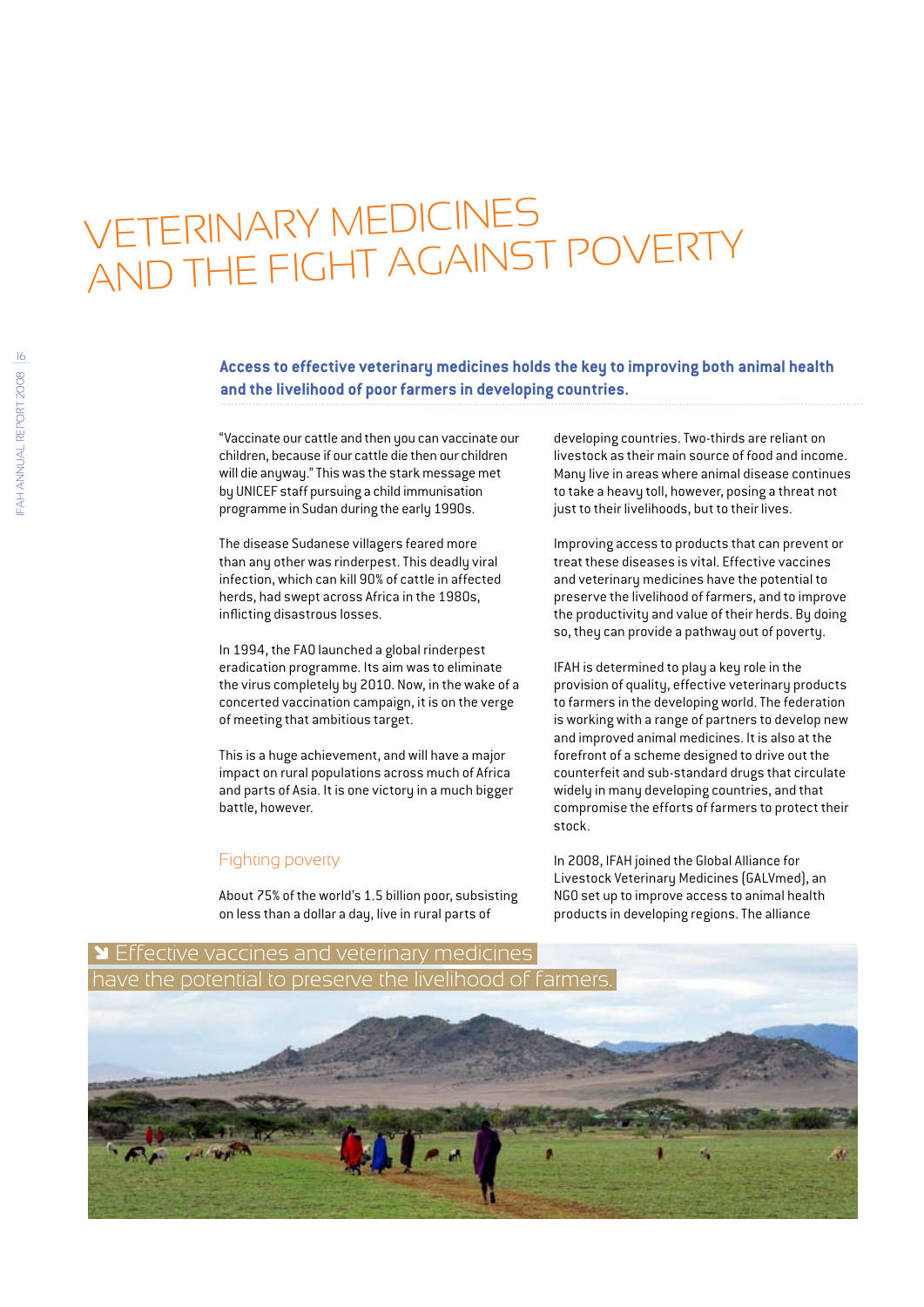aims to encourage collaboration on research into vaccines and veterinary drugs for use specifically in developing countries. Having recently secured further funding from the UK government (DFID) and the Bill & Melinda Gates Foundation as well as the European Union, it hopes to oversee the development, registration and launch of several new products by 2015. It also plans to educate stakeholders about the role livestock health can play in eradicating extreme poverty and hunger.

#### Combating counterfeits

Trypanosomiasis, known as sleeping sickness in humans and as Nagana in animals, is a disease that continues to inflict suffering on man and animals in Africa. Drugs for the treatment of this parasitic infection – known as 'trypanocides' – have been available for many years. Yet, it continues to wreak havoc in sub-Saharan Africa, causing annual losses of up to US\$4.5 billion.

Effective control of the disease has been compromised by the widespread sale of unregistered, often poor quality trypanocides. A recent survey carried out in Cameroon and Senegal found that two thirds of all veterinary medicines being sold in these two countries were either counterfeit or sub-standard. In Cameroon, that figure rose to 100% where trypanocides were concerned. The use of these products leaves 'treated' animals at the mercy of the disease, which is often fatal in the absence of effective therapy.

In a bid to combat counterfeiting, IFAH is working with the FAO to clamp down on the sale of unregistered and sub-standard drugs in Africa. The two parties have agreed to fund the establishment of two laboratories that will test the quality and efficacy of trypanocides. They will draft standards for these drugs, which will be presented to the OIE for adoption. Protocols for the quality control of trypanocides will also be developed, and money to finance the training of technicians will be made available. FAO Deputy Director-General James Butler said the collaboration marked "an important step" towards the development of effective controls on the quality of veterinary drugs in Africa. Both IFAH and the FAO are keen to extend the initiative, which is intended eventually to cover other drug classes such as livestock wormers, insecticides and antibiotics. By guaranteeing the quality of products being used by farmers, this will have a positive impact on the health and productivity of herds in the region. As a result, it will also boost the financial prospects of producers.

### KEY DEVELOPMENTS IN 2008

- $\rightarrow$  IFAH becomes a member of the Global Alliance for Livestock Veterinary Medicines (GALVmed). This NGO seeks to protect livestock and save human lives by educating stakeholders and encouraging the development of new or more suitable veterinary medicines for use in developing countries.
- $\rightarrow$  IFAH and the FAO sign a memorandum of understanding, paving the way for the introduction of controls on the quality and efficacy of veterinary drugs distributed in sub-Saharan Africa.



L-R: George Gunn (IFAH) & James Butler (FAO)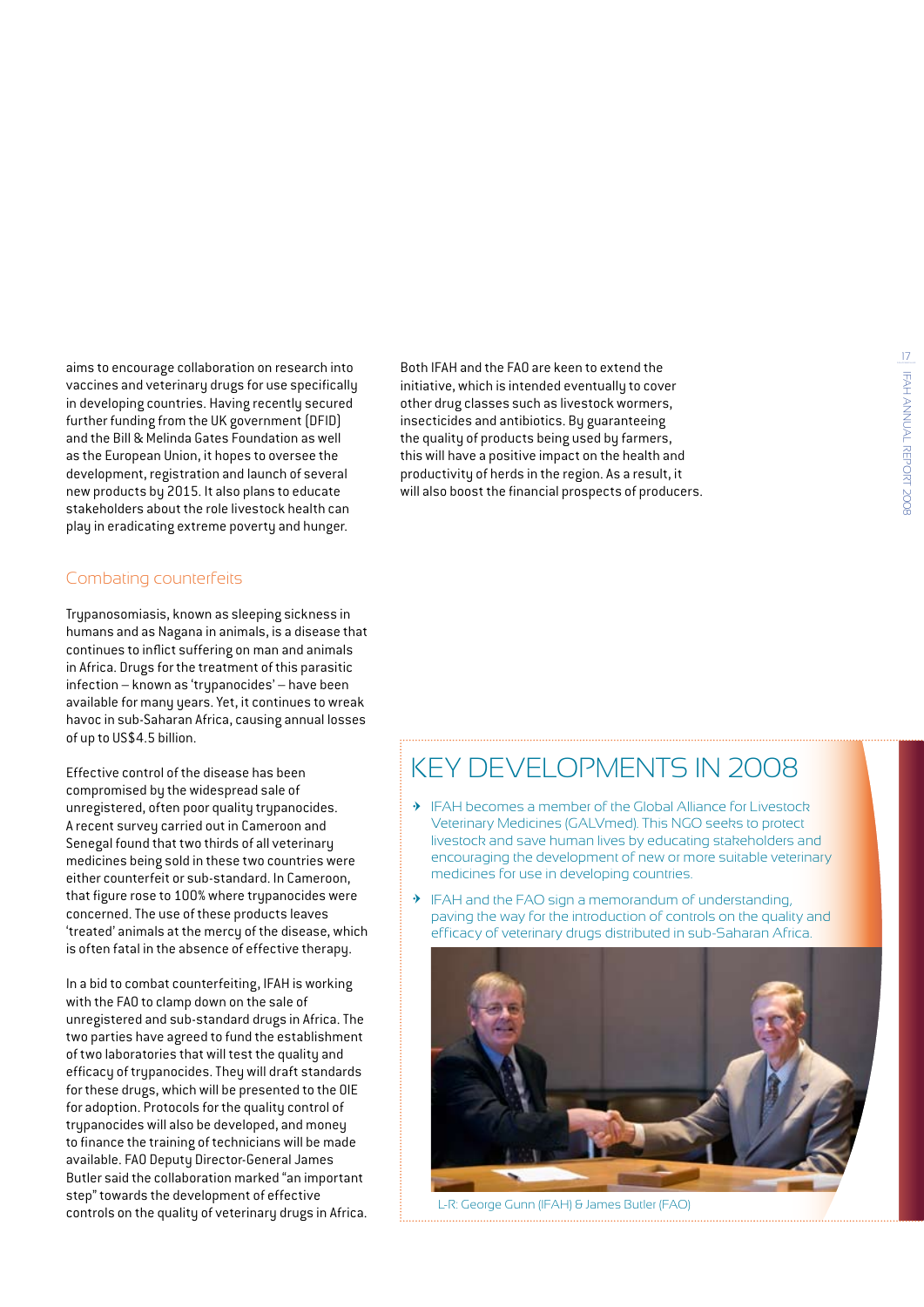## Regional activities

### **EUROPE**

> IFAH-Europe

#### **Regulatory Affairs**

#### **Regulatory reform**

IFAH-Europe submitted its reform proposals to a regulatory task force set up to advise on potential improvements to rules governing animal health products. The federation's proposals – including its call for a registration system under which a single dossier, subjected to a single assessment, would result in a single, unified European assessment (the '1-1-1' concept) – received widespread support. As a result, the task force agreed to extend the scope of its remit, and the year ended with a commitment by the European Commission to review the existing regulatory framework in 2010.

#### **Efficient regulation**

IFAH-Europe surveys members on a regular basis, identifying areas in which the efficiency of regulatory procedures can be improved. These form the basis of discussions with regulators, which focused on the development of improved packaging and labelling requirements and



the introduction of electronic submission procedures. The federation is also involved in a pilot project designed to improve the efficiency of pharmacovigilance procedures. This involves the adoption of a synchronised approach to the submission and assessment of post-marketing surveillance reports.

#### **Data requirements**

The federation contributed to discussions on a range of new and revised guidelines outlining data requirements for veterinary products in the EU. Its input helped to secure key revisions to guidelines on environmental risk assessment and user safety, a draft guideline on approaches to risk-benefit assessment, and data requirements for bluetongue vaccines.

#### **New regulations**

IFAH-Europe welcomed the adoption by EU member states of revised regulations on the establishment of maximum residue limits (MRLs). Based on proposals issued by the European Commission, these are designed to stimulate innovation and address product availability issues. The year also saw the introduction of a more flexible approach by regulators to requests for variations to existing marketing authorisations.

#### **In-feed products**

The 'zero tolerance' approach to unavoidable carryover residues of coccidiostats in non-target animal feed is to be scrapped in favour of a control system based on MRLs. Again, the resolution of this protracted debate will have a positive impact for the industry in Europe.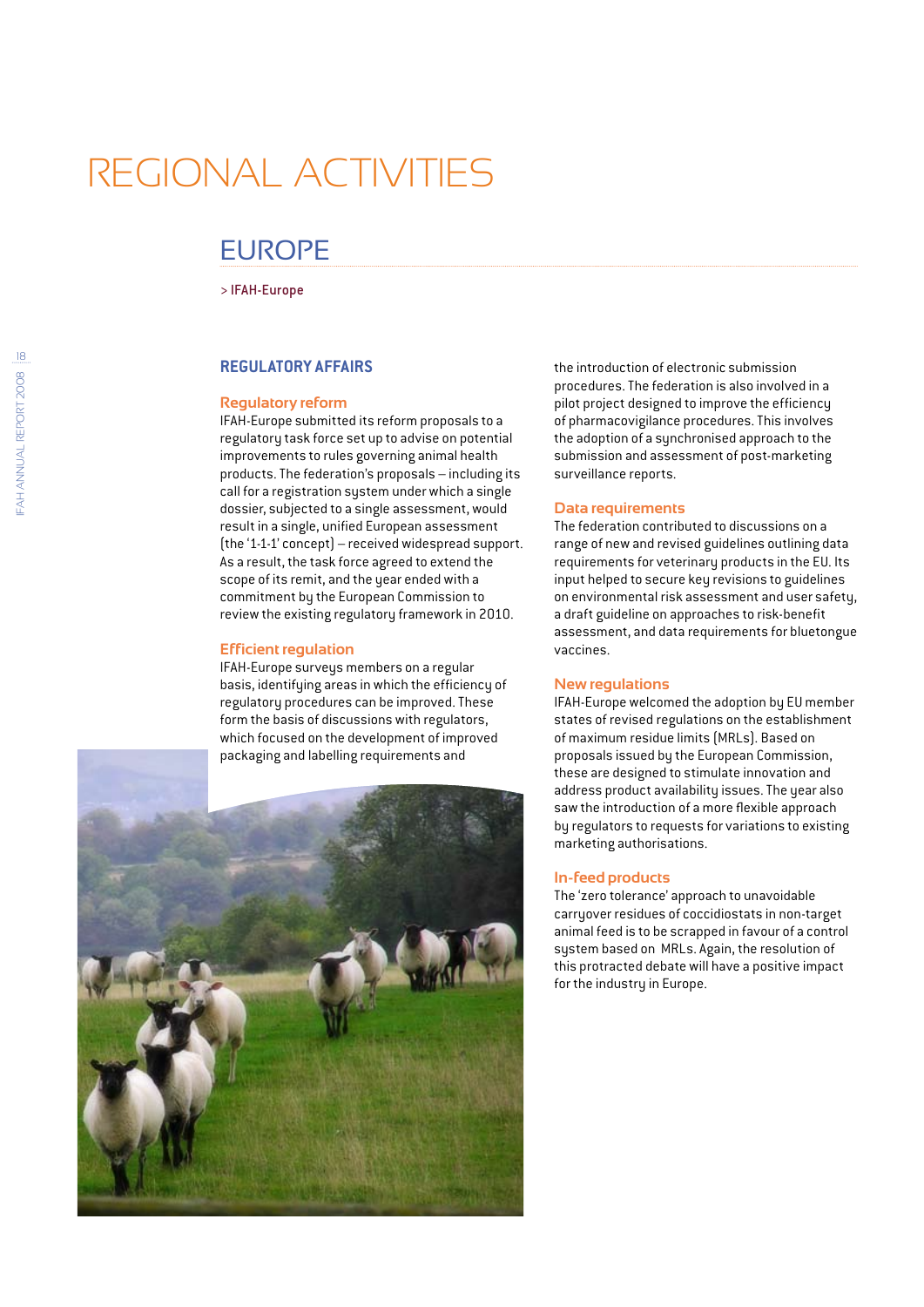#### **Ant i m icrob ials**

#### **Maintaining access to antimicrobials**

IFAH-Europe participated in technical consultations held by the European Food Safety Authority (EFSA) on antimicrobial products. It was also involved in meetings of the EFSA's Consultative Stakeholder Platform, where it underlined the vital role played by animal medicines in the protection of animal health and welfare.

#### **Responsible antimicrobial use**

The European Platform for the Responsible Use of Medicines in Animals (EPRUMA), of which IFAH-Europe is a founding member, published a booklet outlining a best-practice framework for the use of antimicrobials in food-producing animals. The document was presented at the EU's 'Veterinary Week' conference, held in Brussels during November. Its aim is to help preserve antimicrobial efficacy by encouraging responsible use of these products by veterinary surgeons and animal owners.



#### **Commun icat ion**

#### **Working with partners**

IFAH-Europe's annual conference was attended by almost 150 delegates, including representatives of the FAO, OIE, European institutions and academia. Keynote speakers from both the FAO and OIE emphasised the need for improved levels of international coordination and investment in animal health research. These are among the main goals of the European Technology Platform for Global Animal Health (ETPGAH), which is spearheaded by IFAH-Europe. A Disease Control Tools (DISCONTOOLS) project, which aims to identify gaps and prioritise disease targets, was launched as part of the ETPGAH initiative.

The federation was active in a number of other multi-stakeholder forums. It worked alongside the veterinary profession, farmers and the European Initiative for Sustainable Development in Agriculture (EISA) on the development of bestpractice guidance for the use of antimicrobials, and with the European Agri-Food Network (EAFN) on eco-labelling issues.

#### **Highlighting the industry's role**

IFAH-Europe representatives addressed a range of conferences and other events throughout the year. The federation also produced two new publications offering an insight into the industry and its products. Its vaccines fact sheet highlights steps involved in the development, registration and production of vaccines, and calls on all stakeholders to plan vaccination strategies in advance so that manufacturers can meet demand. A facts & figures booklet, which includes data on research and development and which outlines the benefits of animal health products to society, was also added to the federation's range of publications.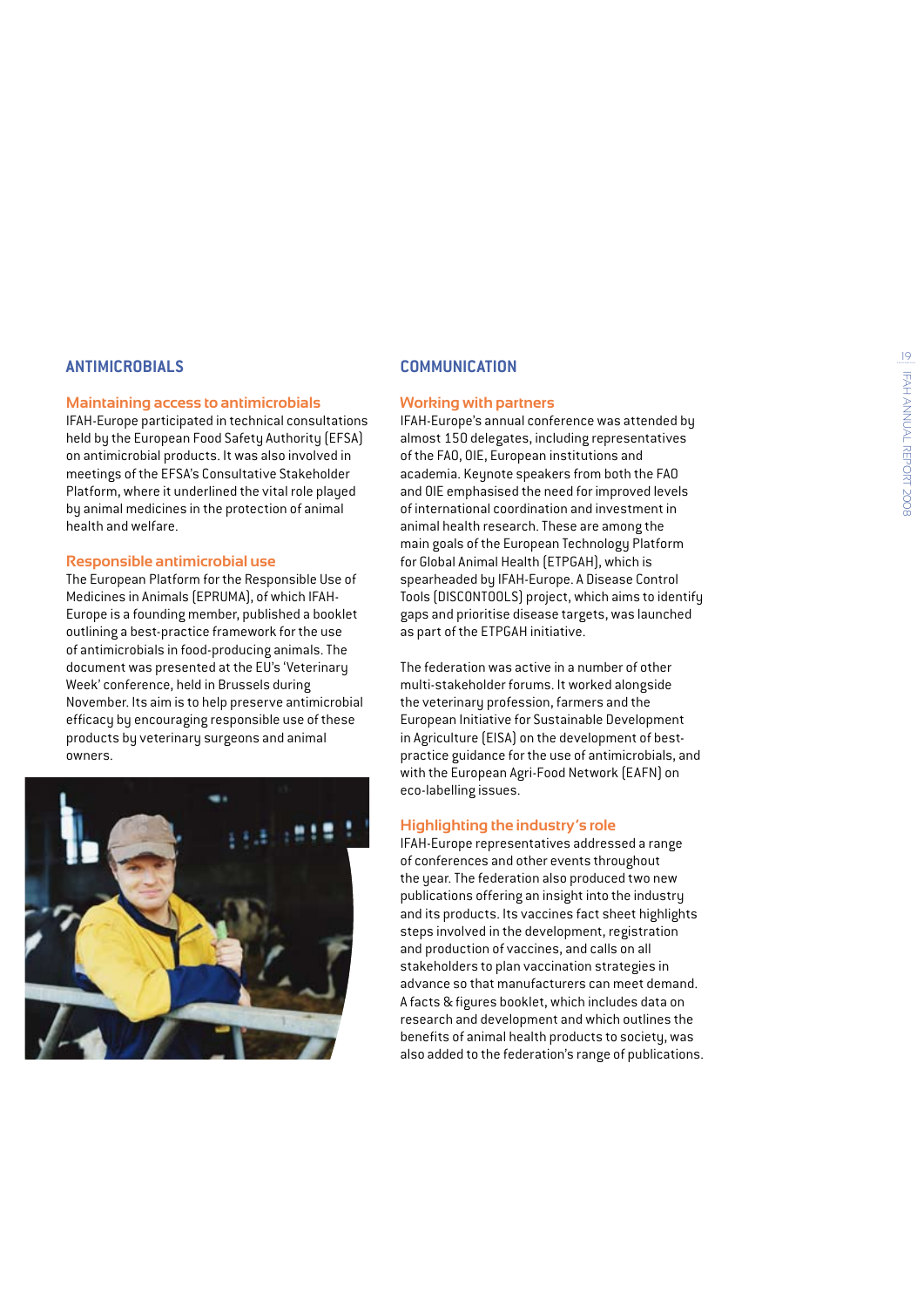### North America

> AHI, US > CAHI, Canada > INFARVET, Mexico

#### **Regulatory Affairs**

#### **Efficient regulation**

In the US, AHI's main focus was the amended Animal Drug User Fee Act (ADUFA), which was enacted in August.

Implemented in 2003, the act has already had a positive impact on the efficiency of the drug review process. User fees have enabled the Food & Drug Administration (FDA) to hire more reviewers, and to invest in improved procedures and systems. In return, the agency must comply with targets for the timely review of new drug submissions. These will remain in place as a result of the 2008 amendments, which also pave the way for procedural changes that will reduce review periods further.

CAHI President Jean Szkotnicki was named chair of a committee set up by regulators in Canada to advise on how drug review procedures there can be made more efficient. Agencies are working to clear existing backlogs, and have already begun to address ways in which the review process can be streamlined. The introduction of phased reviews is one option being considered.

Proposals on the regulation of animal health

products drawn up by INFARVET were endorsed by regulators in Mexico, and will be implemented under the country's new Federal Animal Health Law. The association is now working on the development of detailed technical guidelines.

#### **Quality standards**

In Canada, CAHI is pursuing tighter controls on the manufacture of veterinary drugs under the guise of compounding. It has also stepped up calls for regulations to restrict the large scale import of unapproved drugs for

'personal use'. Together, these two loopholes cost IFAH members an estimated Can\$100 million a year in lost sales.

INFARVET worked with regulators in Mexico on the development of a draft regulation governing compliance with good manufacturing practice (GMP). Its protocol was included in new regulations on immunogenicity testing for avian influenza vaccines. The association also held talks with regulators on quality issues relating to the use of autogenous vaccines.

#### **Antimicrobials**

#### **Maintaining access to antimicrobials**

AHI and its coalition partners worked with regulators to amend and improve provisions in the US Farm Bill, under which the Department of Agriculture will conduct research on antibiotic resistance. The association also raised concerns about a proposal to ban all extra-label use of cephalosporin antibiotics in animals. This proposal was eventually withdrawn by regulators.

CAHI worked alongside Canadian regulators serving on the antimicrobial resistance task force established by the FAO/WHO food standards

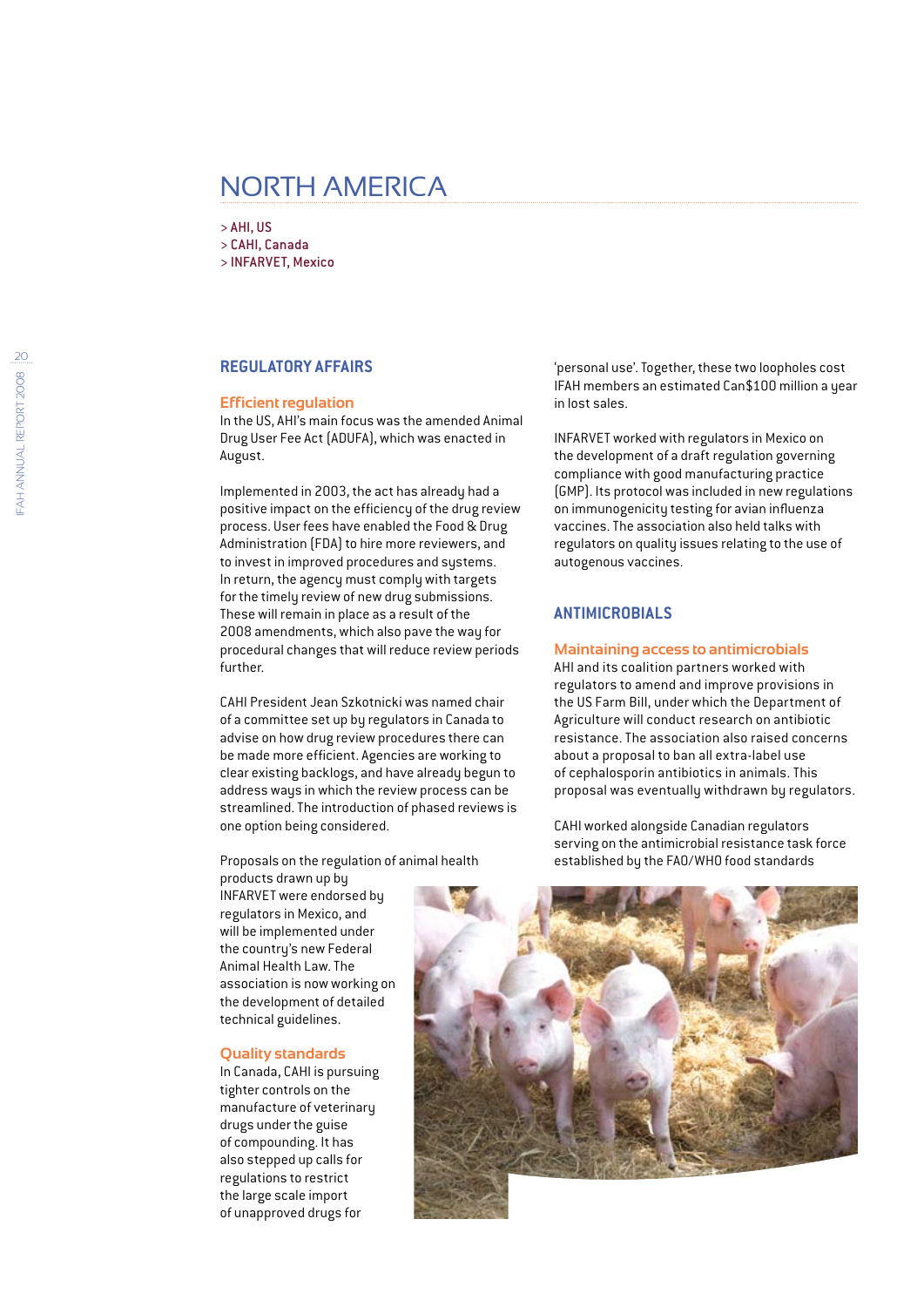$21$ 

IFAH annual report 2008

**IFAH ANNUAL REPORT 2008** 

agency, Codex Alimentarius. The task force will develop science-based guidance to assess human health risks associated with the presence and transmission of microbial resistance in food and animal feed.

#### **Monitoring antimicrobial use**

Manufacturers will submit information on antimicrobial sales to the US FDA, in line with the amended Animal Drug User Fee Act.

CAHI collated information on the amount of antimicrobials sold by its members in 2006 and 2007. The data were submitted to the Canadian Integrated Program on Antimicrobial Resistance Surveillance (CIPARS).

#### **Communication**

#### **Highlighting the industry's role**

In the US, AHI's Pet Night on Capitol Hill was attended by more than 700 delegates, including Members of Congress, congressional staff and a range of other allies and interested parties.

CAHI published and distributed a brochure explaining why vets in Canada should support the use of licensed animal health products. The association also appeared before the Senate Standing Committee on Agriculture and Forestry, aiding its analysis of increases in agricultural input costs.

'Regulation and safety: pillars of global competitiveness' was the theme of INFARVET's 37th annual convention, which was attended by Mexican regulators, producers and the National Agricultural Council as well as the animal health industry.

#### **Working with partners**

AHI worked with the American Veterinary Medical Association and other allies to highlight the potentially damaging impact of US state legislation allowing non-economic damages in cases involving pets. Several such bills were defeated.

In Canada, CAHI staff fulfilled speaking engagements at events organised by a range of food chain partners, including the veterinary



The association also coordinated a number of technical workshops attended by CAHI members and regulators.

A new strategic plan drawn up by INFARVET aims to reinforce the Mexican industry's image as a reliable partner, strengthen links with fellow stakeholders, encourage innovation and promote robust regulation of the animal health sector.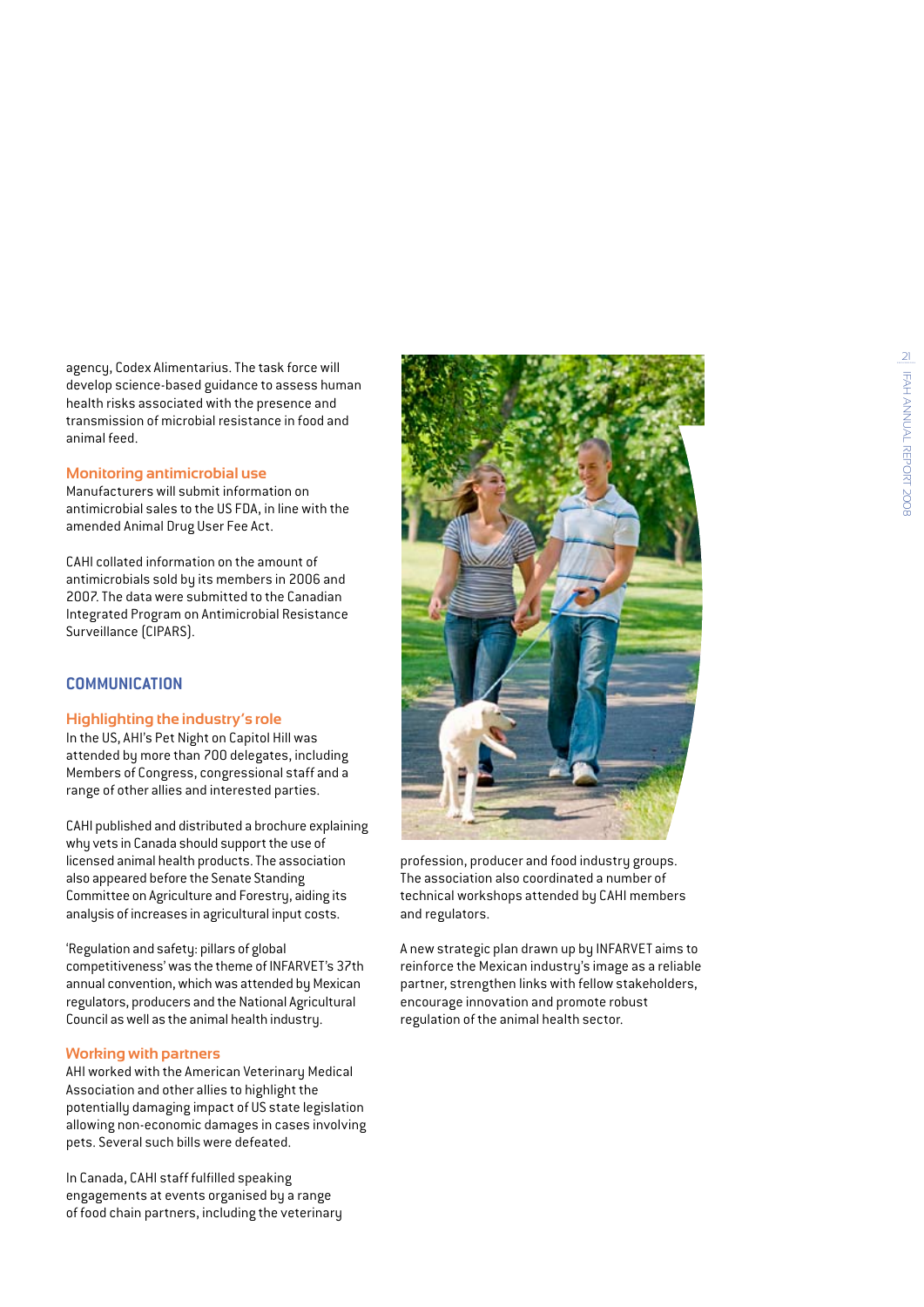### South and Central America

> CAPROVE, Argentina > SINDAN, Brazil

#### **Regulatory Affairs**

#### **Efficient regulation**

SINDAN called on regulators to speed up the product review process in Brazil, which has slowed appreciably following the introduction of new legislation.

CAPROVE held regular meetings with regulators in Argentina, focusing on a range of technical issues as well as disease control programmes (notably foot and mouth disease).

#### **Harmonisation of regulatory standards**

CAPROVE and SINDAN were both active participants at the 2008 meeting of the Committee of the Americas for Veterinary Medicines (CAMEVET). This regional initiative, which involves regulators and the industry, aims to harmonise regulatory standards governing veterinary drugs in South and Central America. Progress towards the adoption of harmonised requirements for stability and good manufacturing practice was reported at the 2008 meeting.

#### **Quality standards**

CAPROVE is coordinating industry efforts to improve the quality of veterinary medicines in Argentina. A growing number of the association's members have been granted full GMP certification, while more than 50 companies are now participating in an initiative to buy back date-expired products from distributors. CAPROVE continues to monitor distribution channels, alerting regulators to the presence of unethical activities in the sector.

SINDAN and its members worked towards compliance with new GMP standards, which will be introduced in Brazil during 2009.

#### **Antimicrobials**

#### **Resistance monitoring**

Draft legislation governing pharmacovigilance is being debated in Brazil. SINDAN welcomed proposals to step up post-marketing surveillance, which will enable closer monitoring of antimicrobial resistance. The association is also working closely with the country's



Agriculture and Health Ministries on plans for a third national seminar on antimicrobial resistance. To be held in 2009, the meeting will address a range of key issues, including best-practice guidelines for veterinary surgeons and farmers, surveillance schemes and usage monitoring.

#### **Communication**

#### **Highlighting the industry's role**

The importance of animal health to the welfare and productivity of livestock was highlighted by CAPROVE in a lecture tour across Argentina.

#### **Working with partners**

SINDAN published and distributed a range of leaflets promoting the responsible use of veterinary medicines in Brazil. The materials placed special emphasis on the use of foot and mouth disease vaccines, which play a key role in controlling the disease.

CAPROVE is an active and valued member of Argentina's Agribusiness Chain. The association took part in a number of the forum's meetings and events.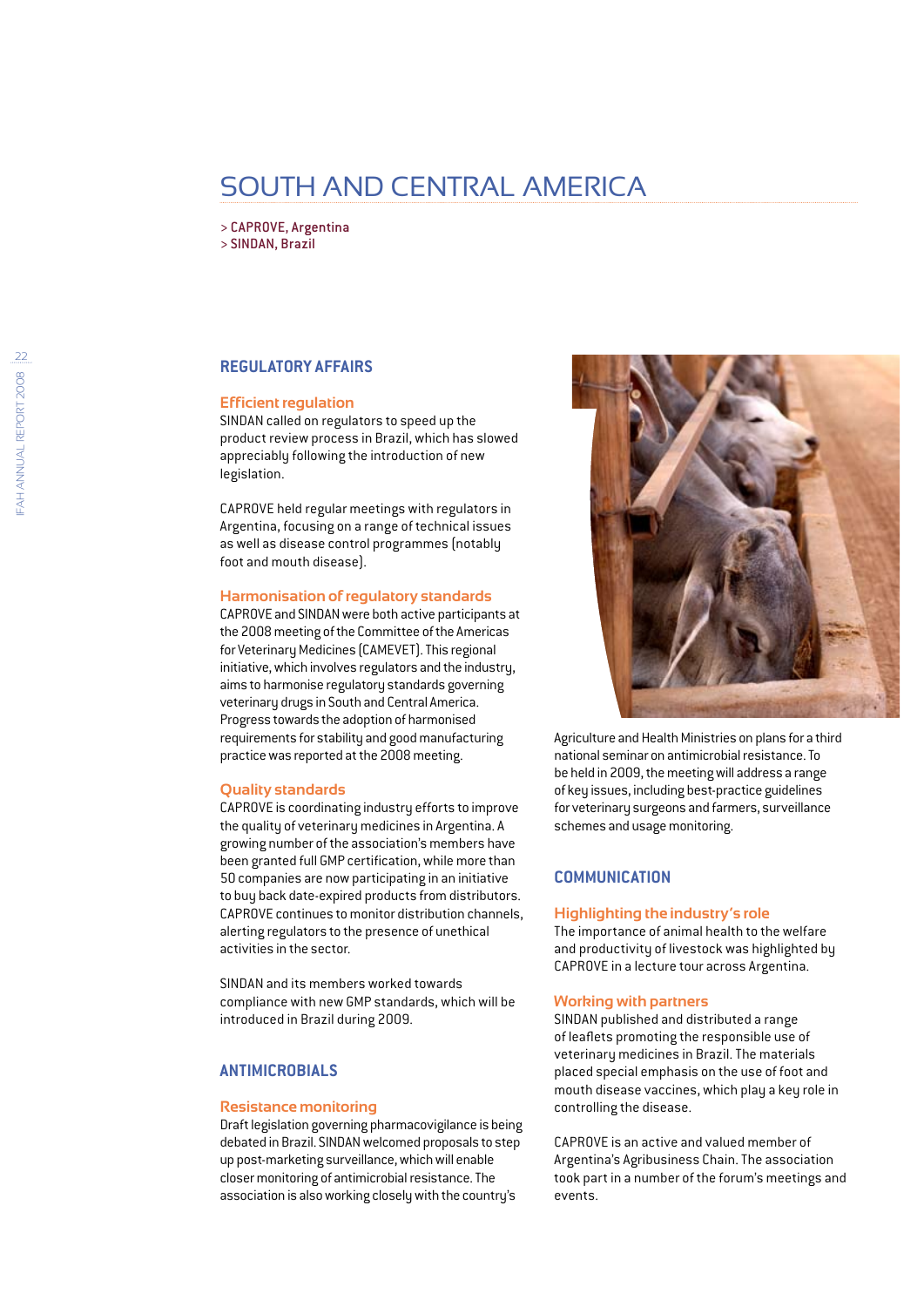### Asia-Africa

- > AAHA, South East Asia > MAHNIA, Malaysia
- 
- > ASOHI, Indonesia > MAI, Israel
- > KAHPA, Korea
- > JVPA, Japan > SAAHA, South Africa

#### **Regulatory Affairs**

#### **Efficient regulation**

Regulatory changes are also in the pipeline in South Africa, where SAAHA has liaised closely with regulators during the development of proposed amendments to the Medicines and Related Substances Act. The new legislation will affect prescription medicines for both human and veterinary use.

In Israel, the Ministry of Health has responded to calls from the MAI for improvements in the efficiency of regulatory procedures by pledging to cut review times. MAI also held further talks with regulators and the veterinary profession on extra-label use and regulatory requirements for companion animal medicines.

In Indonesia, ASOHI continued its dialogue with the Ministry of Agriculture, which released new measures governing the regulation of veterinary medicines, along with new rules on the import of vaccines.

MAHNIA met with Malaysia's Health Minister to discuss new guidelines on veterinary product registration. In the wake of the meeting, registration fees for some products were reduced, and the deadline for submissions was extended to the end of the year.

#### **Quality standards**

A joint committee was set up by MAI and the government to develop proposals for tighter controls on the distribution and use of veterinary medicines in Israel.

In Indonesia, ASOHI participated in training seminars on good manufacturing practice and quality control.

#### **Antimicrobials**

#### **Maintaining access to antimicrobials**

The JVPA called on regulators in Japan to speed up the review of new veterinary antimicrobials. Approvals have been put on hold while the Food Safety Commission (FSC) reviews veterinary uses of antimicrobials deemed important in human

health. The commission has held only three meetings during the past two years, and has reached no firm conclusions to date.

#### **Communication**

#### **Highlighting the industry's role**

MAI began to pursue a proactive campaign designed to improve awareness of the role played by the industry in Israel. The association also met with the Director General of the government's Veterinary Services division to discuss problems and opportunities facing the industry.

ASOHI held a seminar designed to highlight the role played by companion animal products in Indonesia.

A packaging waste recovery scheme is due to be implemented in South Africa as part of a new Waste Management Bill. SAAHA is working closely with distributors to make sure the initiative works effectively.

#### **Working with partners**

SAAHA continued to develop its training course for animal health company sales representatives in South Africa. All newly appointed staff must sit the course, which aims to ensure responsible representation of the industry and its products.

MAI met with representatives from Israel's slaughterhouse and food processing sectors to discuss safety, quality and traceability issues.

MAHNIA published four issues of a magazine advising livestock producers in Malaysia on animal health issues. First published in 2006, the publication has been an outstanding success.

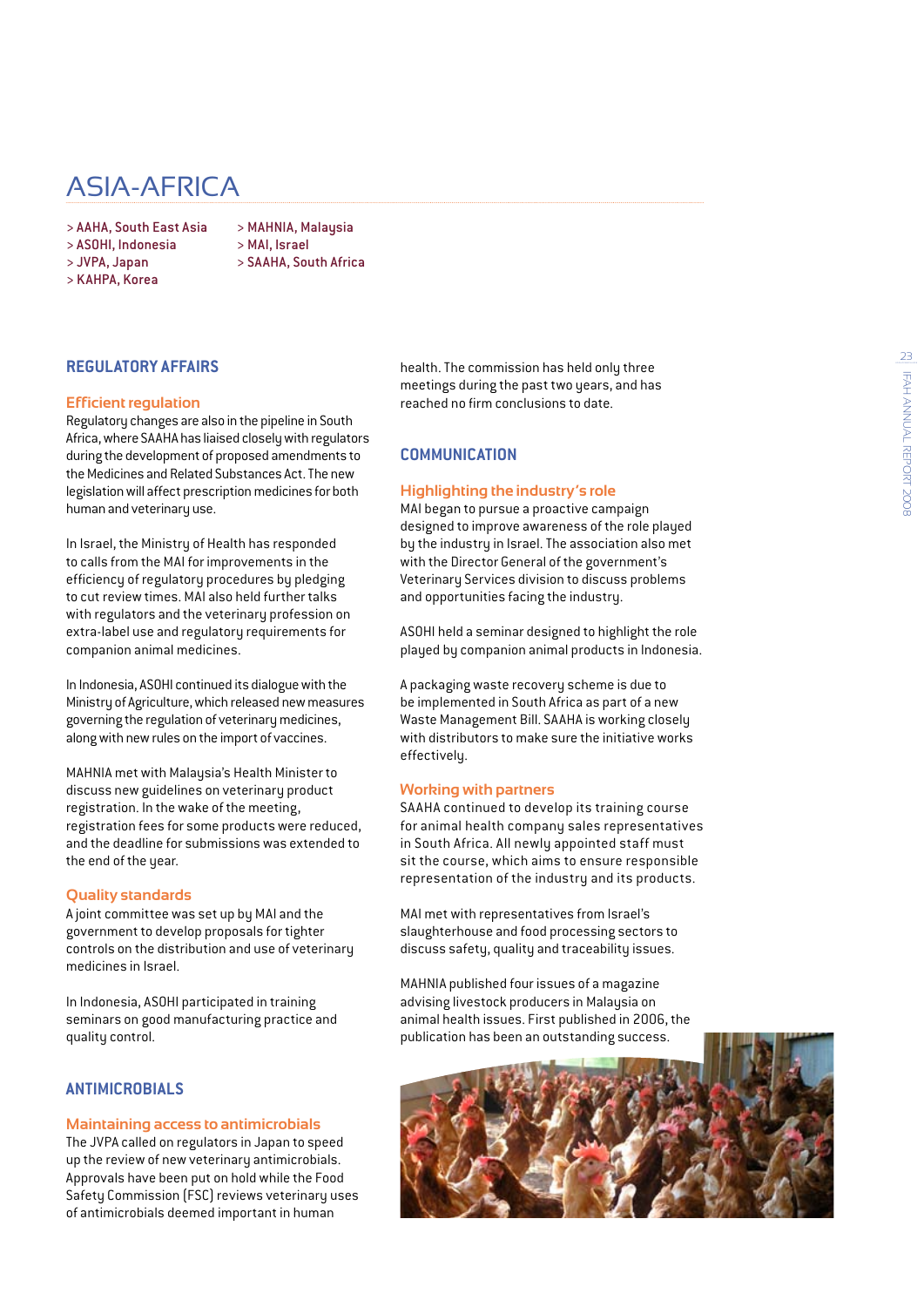### Australia/New Zealand

> AGCARM, New Zealand > The Animal Health Alliance, Australia



#### **Regulatory Affairs**

#### **Efficient regulation**

The Animal Health Alliance called on the new CEO of Australia's federal regulator, APVMA, to pursue improvements in the efficiency of the drug registration process. The association has commissioned independent research into the economic impact of delayed product approvals on the country's livestock production industries. It is also assessing the APVMA's cost-recovery policies, which will be reviewed in 2009

AGCARM made extensive submissions to regulators in New Zealand regarding changes to the Agricultural Chemicals and Veterinary Medicines (ACVM) Act. It was also involved in discussions on the development of a new classification system for veterinary medicines.

#### **Data protection**

AGCARM continued to campaign for the introduction of stronger data protection provisions in New Zealand. A report on the issue commissioned by regulators has been delayed.

#### **Antimicrobials**

#### **Maintaining access to antimicrobials**

The CEO of Australia's Animal Health Alliance represented IFAH at a satellite symposium held during the 13th International Congress on Infectious Diseases (ICID). The symposium focused on responsible use and the importance of antimicrobials to both animal and public health. Alliance staff are also part of the Australian delegation to the Codex task force on antimicrobial resistance, which is working on the development of risk analysis texts.

#### **Monitoring antimicrobial use**

Best-practice guidelines, antimicrobial monitoring and surveillance programmes are under development in New Zealand. AGCARM has expressed the industry's support for these initiatives. The association continued to liaise with regulators of both veterinary and human drugs, as well as NGOs, on the issue of microbial resistance.

#### **Communication**

#### **Highlighting the industry's role**

National association head Peter Holdsworth aims to raise the profile of parasite control in the veterinary profession during his term as President of the Australian Society for Parasitology.

AGCARM remains at the forefront of safety and environmental campaigns in New Zealand. The association's members participate in the country's 'Agrecovery' programme designed to manage plastic packaging waste, and will support a new agrichemical waste collection scheme due to be launched in 2009.

#### **Working with partners**

In Australia, the Animal Health Alliance participated in a range of multi-stakeholder events, including conferences on animal welfare, companion animal issues and pain management in sheep.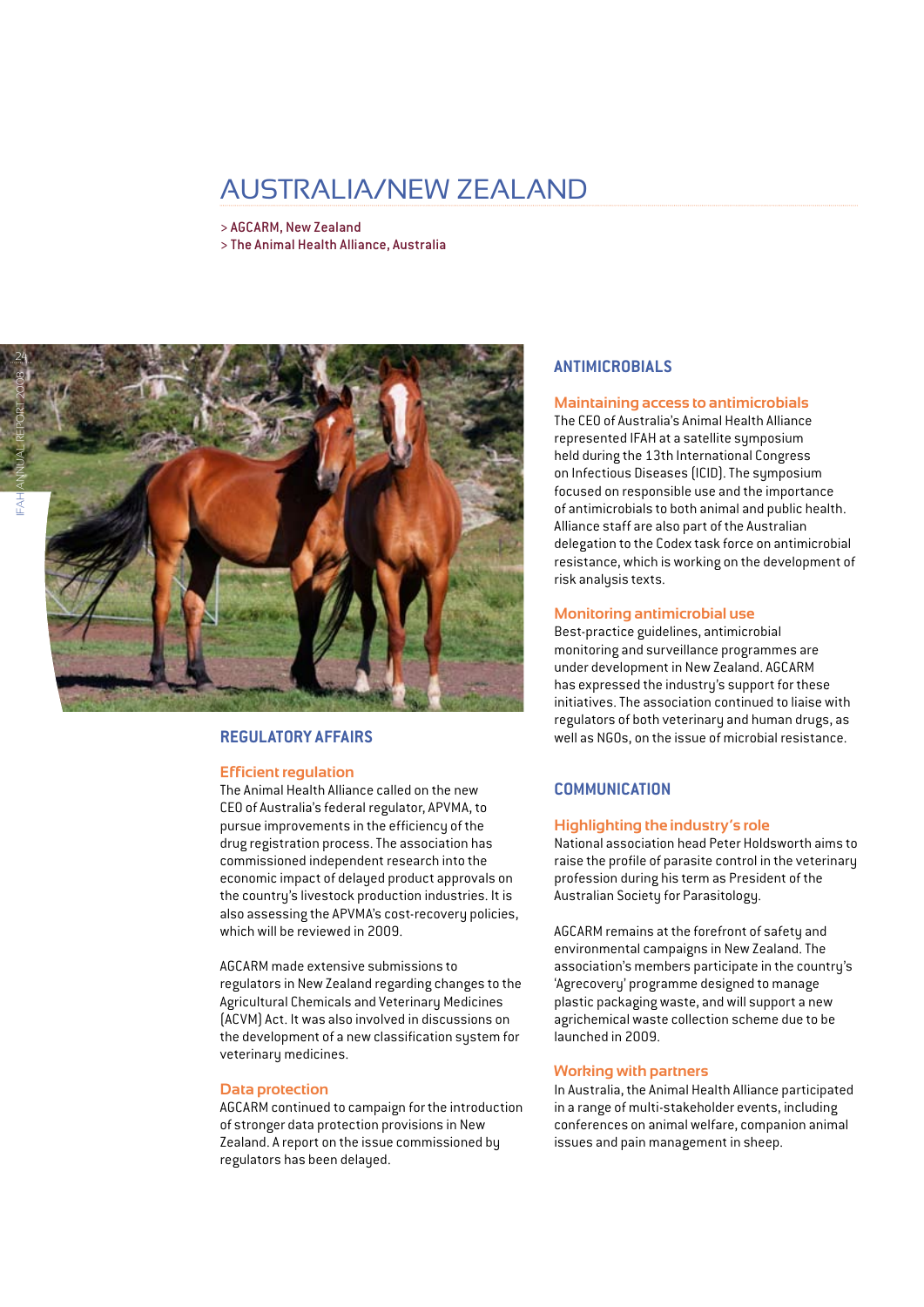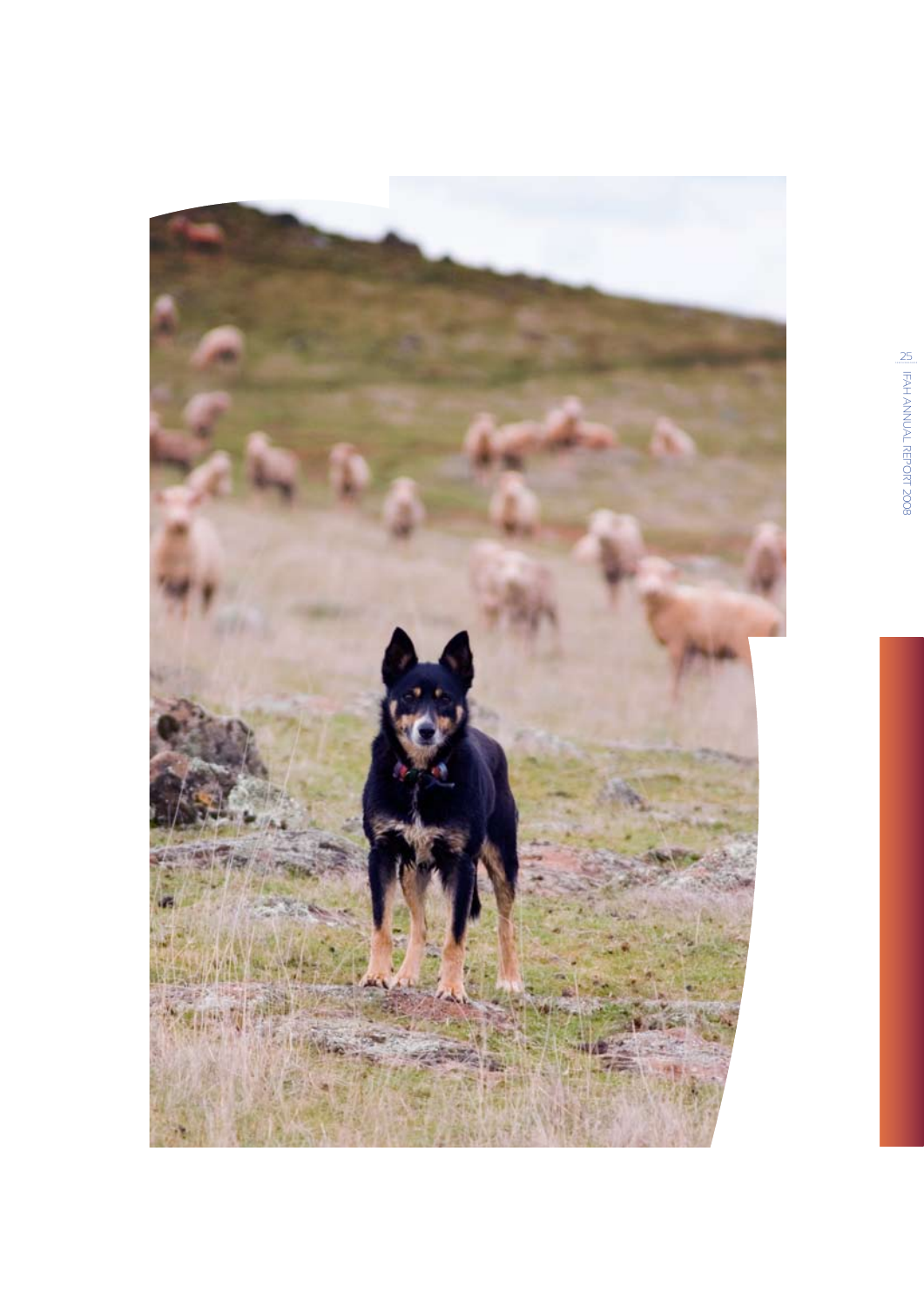# Animal health industry profile

### **Animal Health Industry in 2008** \$19,190 million



© Vetnosis Limited (2009)



**Global Animal Health Market Evolution**

\* Compound annual growth rate percentage per annum

© Vetnosis Limited (2009)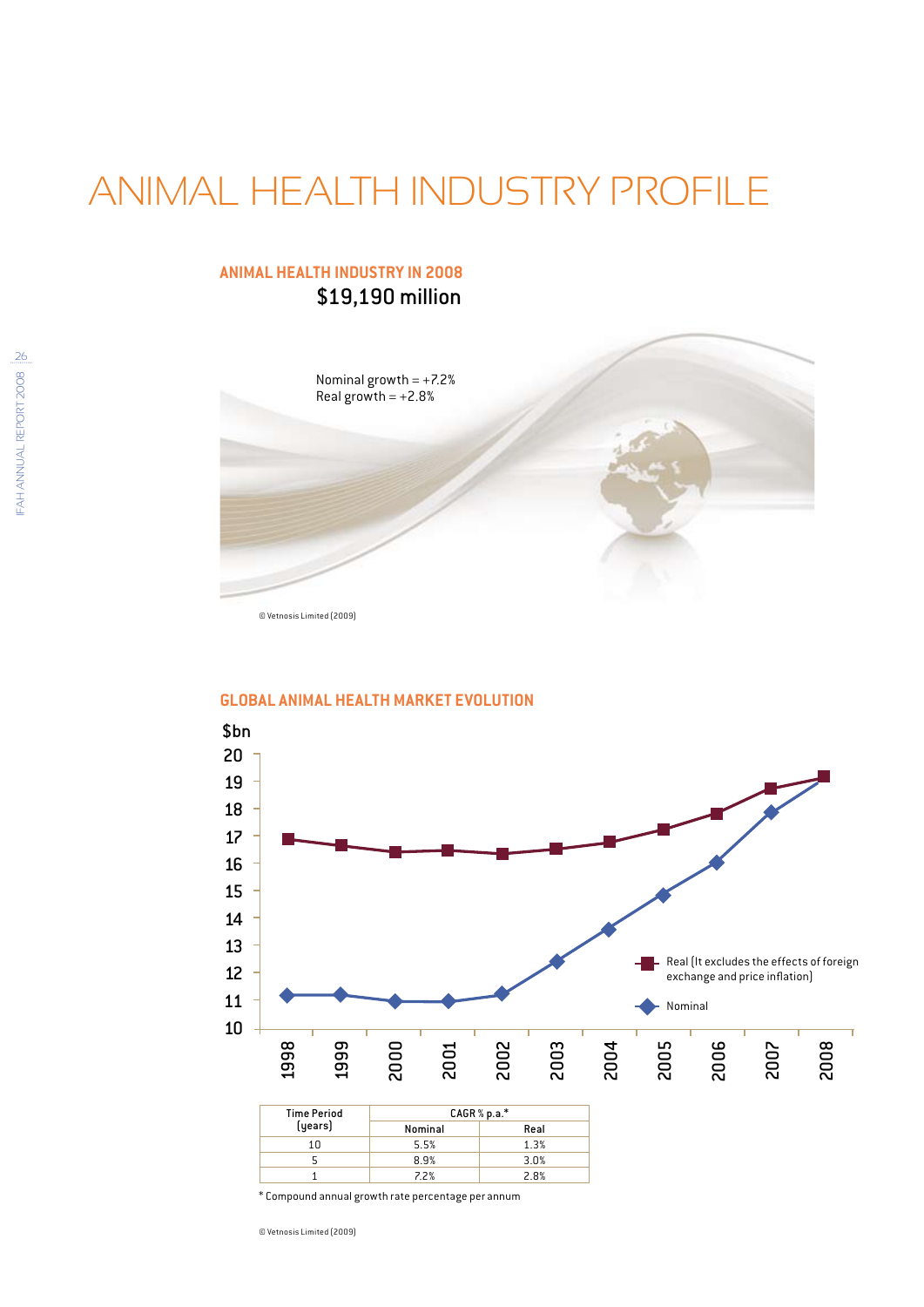#### **Animal Health Market by Product Group**

| <b>Product Group</b> | 2008   | YoY%*          | <b>Share</b> |
|----------------------|--------|----------------|--------------|
|                      | \$m    | <b>Nominal</b> |              |
|                      |        |                | 11.2         |
|                      |        |                | .24.6        |
|                      |        |                | .15.1        |
|                      |        |                | 28.4         |
|                      |        |                | .20.6        |
| <b>Total</b>         | 19.190 |                | 100.0        |

\* Year over year percentage

© Vetnosis Limited (2009)

I

#### **Animal Health Market by Region**

| Region       | 2008<br>\$m | YoY%*<br><b>Nominal</b> | <b>Share</b> |
|--------------|-------------|-------------------------|--------------|
|              |             |                         | 32.9         |
|              |             |                         |              |
|              |             |                         | 32.5         |
|              |             |                         | $-4.6$       |
|              |             |                         | 15.4         |
|              |             |                         |              |
| <b>Total</b> | 19.190      |                         |              |

\* Year over year percentage

© Vetnosis Limited (2009)

#### **Animal Health Market by Species**

| <b>Species</b> | 2008<br>\$m | YoY%*<br><b>Nominal</b> | Share |
|----------------|-------------|-------------------------|-------|
| Cattle.        | 5.135       | <b>81</b>               | .26.8 |
|                | …920.       | 10.8                    | 4.8   |
|                | 3,135       | $75$ and $75$           | .16.3 |
|                |             |                         | .10.8 |
|                |             |                         | .41.3 |
| <b>Total</b>   | 19.190      | 72                      |       |

IFAH annual report 2008

**IFAH ANNUAL REPORT 2008** 

 $27$ 

\* Year over year percentage

© Vetnosis Limited (2009)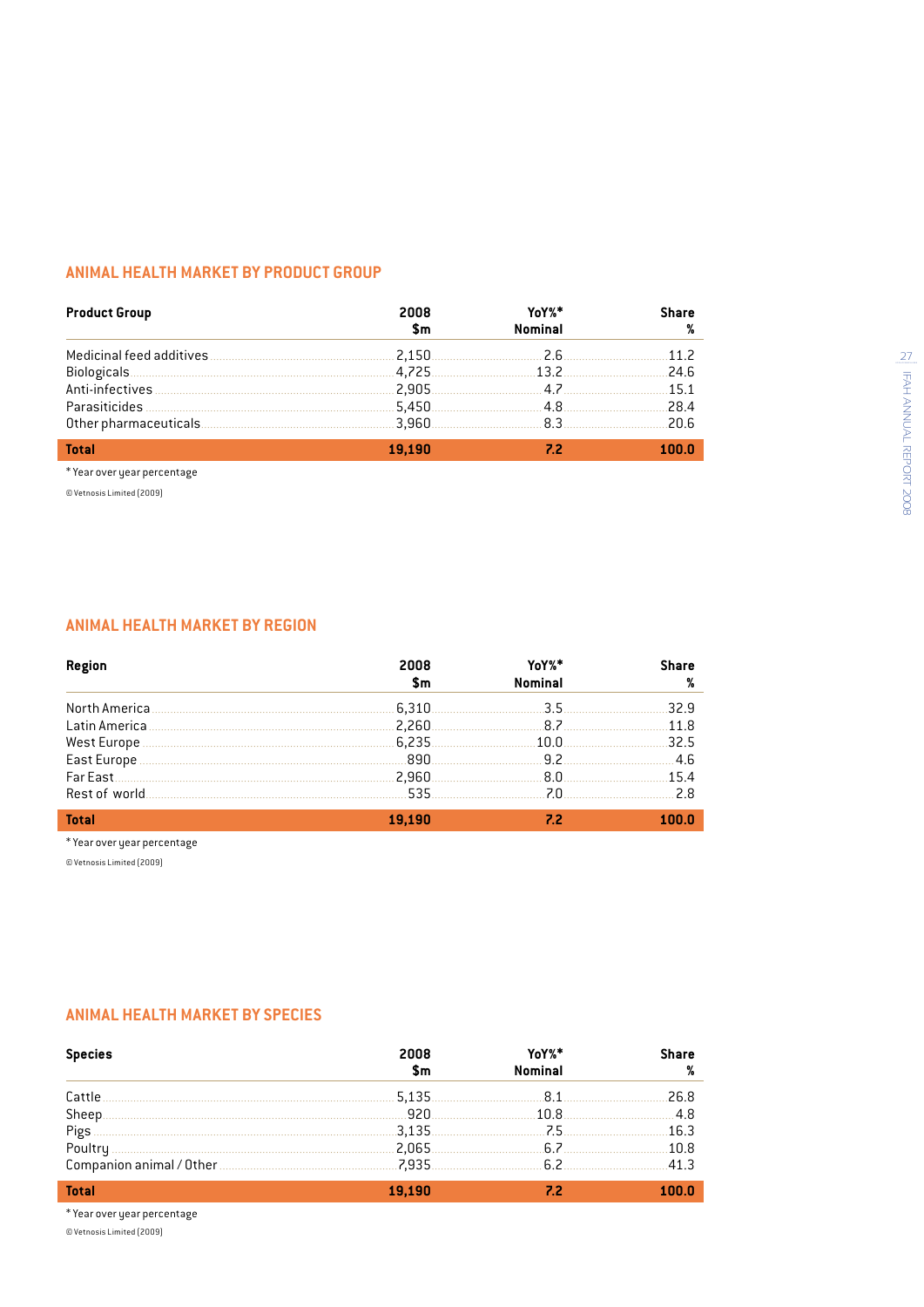# Who's who at IFAH

IFAH is led by a 17-strong Board of Directors comprising representatives from member companies and industry associations throughout the world. Headed by President George Gunn, the Board is the federation's decision-making body. It receives support from a Brussels-based secretariat, national and regional member associations, and from core teams, task forces and working groups focused on issues identified by IFAH as strategic priorities for the animal health industry.

### Board of Directors

| <b>George Gunn, Novartis Animal Health</b>                                                                                                                                                                                                                                                                                                                                                                                                                                                                                                                                                                        |
|-------------------------------------------------------------------------------------------------------------------------------------------------------------------------------------------------------------------------------------------------------------------------------------------------------------------------------------------------------------------------------------------------------------------------------------------------------------------------------------------------------------------------------------------------------------------------------------------------------------------|
| Jose Barella, Merial Ltd<br>Eric Marée, Virbac SA<br>Juan Ramón Alaix, Pfizer Animal Health<br><b>Ruurd Stolp, Intervet/Schering-Plough Animal Health (until October 2008)</b>                                                                                                                                                                                                                                                                                                                                                                                                                                    |
| Joachim Hasenmaier, Boehringer Ingelheim Animal Health                                                                                                                                                                                                                                                                                                                                                                                                                                                                                                                                                            |
| Lykele van der Broek, Bayer HealthCare Animal Health Division<br>Paul Derks, Janssen Animal Health<br>Sebastião Costa Guedes, SINDAN, representing South and Central America<br>Dominique Henryon, Vétoquinol<br>Peter Holdsworth, The Animal Health Alliance, representing Australia/New Zealand<br>Alexander Mathews, AHI, representing North America<br>Declan O'Brien, IFAH-Europe, representing Europe<br>Yuhei Okamoto, JVPA, representing Asia/Pacific<br>Francisco Ortiz, AAHA, representing South-East Asia<br>Jeff Simmons, Elanco Animal Health<br><b>Carol Wrenn, Alpharma Animal Health Division</b> |
|                                                                                                                                                                                                                                                                                                                                                                                                                                                                                                                                                                                                                   |

### **SECRETARIAT**

|                          | <b>EXECUTIVE DIRECTOR'S OFFICE Barbara Freischem, Executive Director</b><br><b>Florentina Pardo, Executive Assistant</b>                                                                       |
|--------------------------|------------------------------------------------------------------------------------------------------------------------------------------------------------------------------------------------|
| <b>COMMUNICATIONS</b>    | Kim Hardie, Communications Director (as from April 2009)<br>Myriam Alcain, Communications Manager<br>Laurence Leclercq, External Communications Officer<br>Pamela Barcellona, Senior Secretary |
| <b>TECHNICAL AFFAIRS</b> | <b>Rick Clayton, Technical Director</b><br>Sylvie Meillerais, Technical Project Manager<br>Yara Antonissen, Technical Assistant<br>Marie-Hélène Delvaux, Executive Secretary                   |
| ADMINISTRATION AND IT    | <b>Linda Moortgat, Administration Manager and IT Coordinator</b>                                                                                                                               |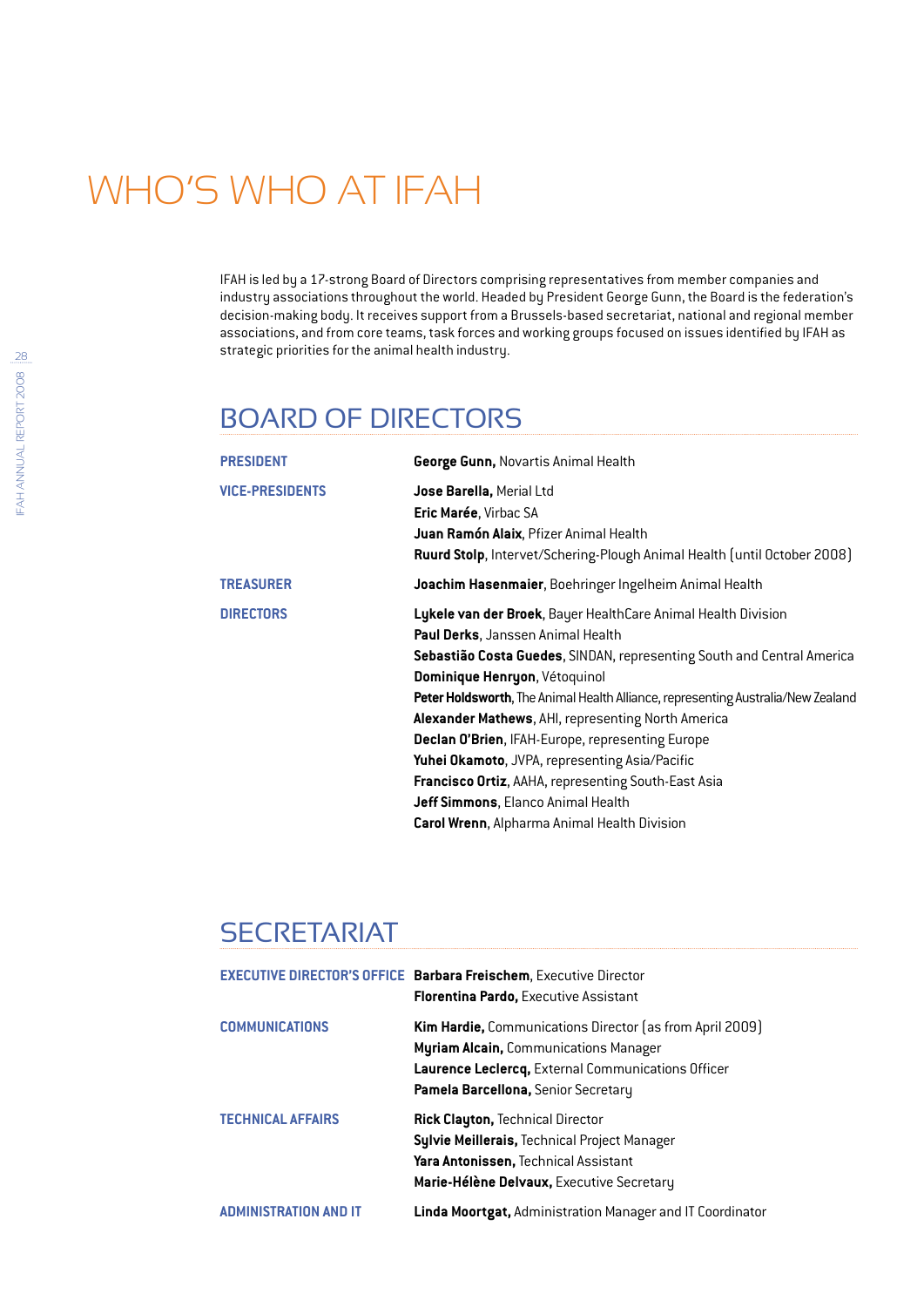### Corporate Members

- E Alpharma Animal Health Division
- Bayer HealthCare Animal Health Division
- Boehringer Ingelheim Animal Health
- $\blacktriangleright$  Elanco Animal Health
- **E** Intervet/Schering-Plough Animal Health
- $\blacktriangleright$  Janssen Animal Health
- ▶ Merial Ltd
- E Monsanto Company (until end 2008)
- $\blacktriangleright$  Novartis Animal Health
- **P** Pfizer Animal Health
- E Vétoquinol
- ▶ Virbac SA

### Member Associations\*

| Australia  The Alliance, Animal Health Alliance (Australia) Ltd                                  |
|--------------------------------------------------------------------------------------------------|
|                                                                                                  |
|                                                                                                  |
|                                                                                                  |
|                                                                                                  |
| Europe  IFAH-Europe, International Federation for Animal Health-Europe                           |
| France  SIMV, Syndicat de l'Industrie du Médicament Vétérinaire et Réactif                       |
| Germany  BfT, Bundesverband für Tiergesundheit                                                   |
|                                                                                                  |
|                                                                                                  |
|                                                                                                  |
|                                                                                                  |
|                                                                                                  |
|                                                                                                  |
| Malaysia  MAHNIA, Malaysian Animal Health and Nutrition Industries Association (until end 2008)  |
|                                                                                                  |
| Netherlands  FIDIN, Vereniging van Fabrikanten en Importeurs van Diergeneesmiddelen in Nederland |
| New Zealand  AGCARM, New Zealand Association for Animal Health and Crop Protection               |
| Portugal  APIFARMA, Associação Portuguesa da Indústria Farmacêutica                              |
| South Africa  SAAHA, South African Animal Health Association                                     |
| South East Asia  AAHA, Asian Animal Health Association                                           |
|                                                                                                  |
|                                                                                                  |
| Switzerland  SGCI Chemie Pharma Schweiz, Swiss Society of Chemical Industries                    |
| United Kingdom  NOAH, National Office of Animal Health                                           |
| United States  AHI, Animal Health Institute                                                      |

\* Contact details are available on the IFAH website (www.ifahsec.org)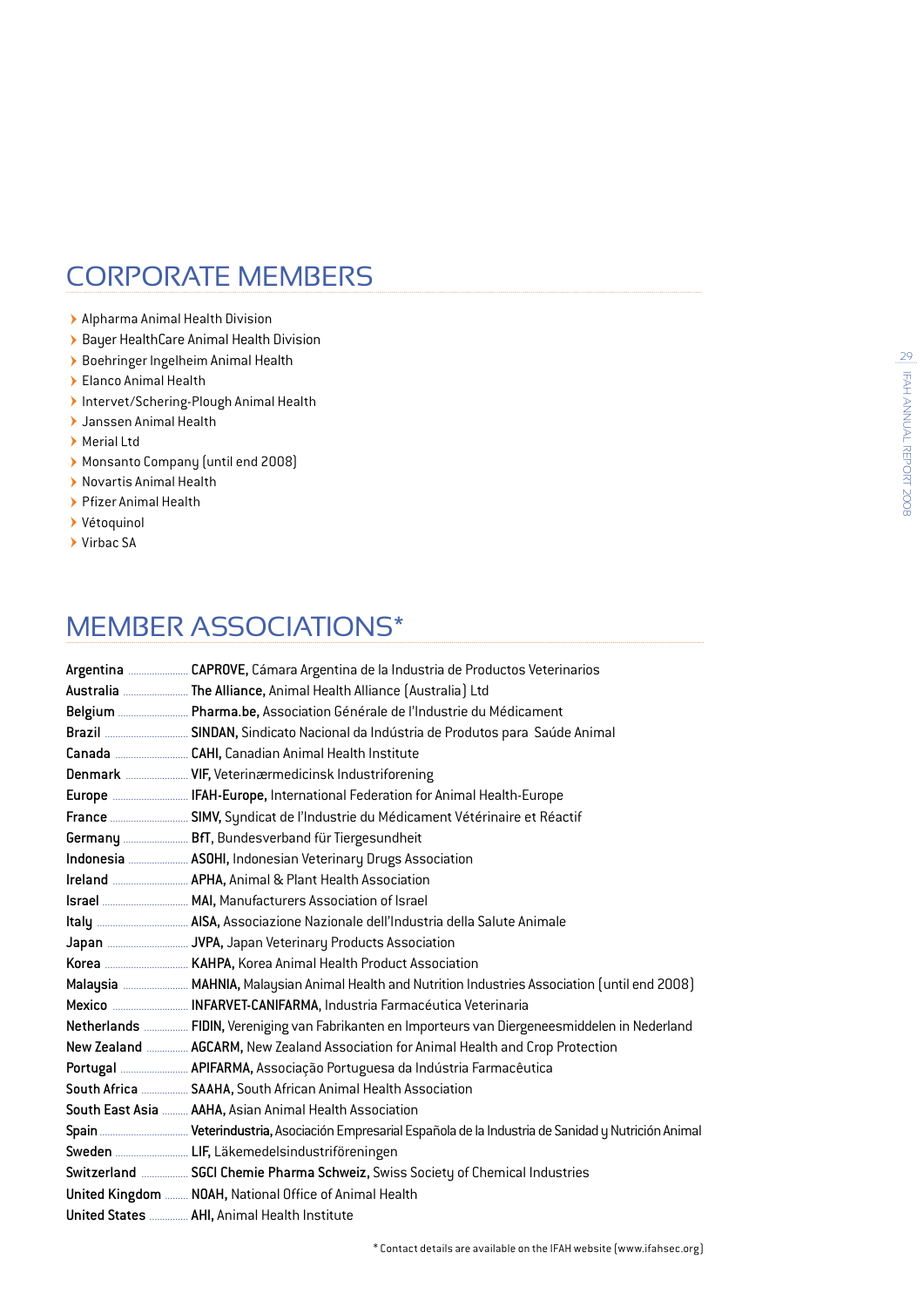## **ACRONYMS**

#### **ADUFA**

Animal Drug User Fee Act (USA)

#### **APVMA**

Australian Pesticides and Veterinary Medicines Authority

#### **CAMEVET**

Committee of the Americas for Veterinary Medicines

#### **CCRVDF**

Codex Committee on Residues of Veterinary Drugs in Food

#### **CIPARS**

Integrated Program on Antimicrobial Resistance Surveillance (Canada)

#### **DFID**

United Kingdom Department for International Development

**DISCONTOOLS** Disease Control Tools, a project funded by the European Commission

#### **EAFN**

European Agri-Food Network

#### **ECCMID**

European Congress of Clinical Microbiology and Infectious Diseases

#### **EFSA**

European Food Safety Authority

#### **EISA**

European Initiative for Sustainable Development in Agriculture

#### **EPRUMA**

European Platform for the Responsible Use of Medicines in Animals

#### **ETPGAH**

European Technology Platform for Global Animal Health

#### **FAO**

Food and Agriculture Organisation of the United Nations

#### **FDE**

Food & Drug Administration (USA)

#### **FERG**

WHO Foodborne Disease Burden Epidemiology Reference Group

**FSC** Food Safety Commission (Japan)

**GALVmed** Global Alliance for Livestock Veterinary Medicines

**GMP** Good manufacturing practice

**IAHTP** International Animal Health Technology Platform

**ICID** International Congress on Infectious Diseases

**MRL** Maximum residue limit

**NGO** Non-governmental organisation

**OIE** World Organisation for Animal Health

#### **UN**

United Nations

**UNICEF** United Nations Children's Fund

#### **VICH**

International Cooperation on Harmonisation of Technical Requirements for Registration of Veterinary Products

#### **WHO**

World Health Organisation

#### **WTO**

World Trade Organisation